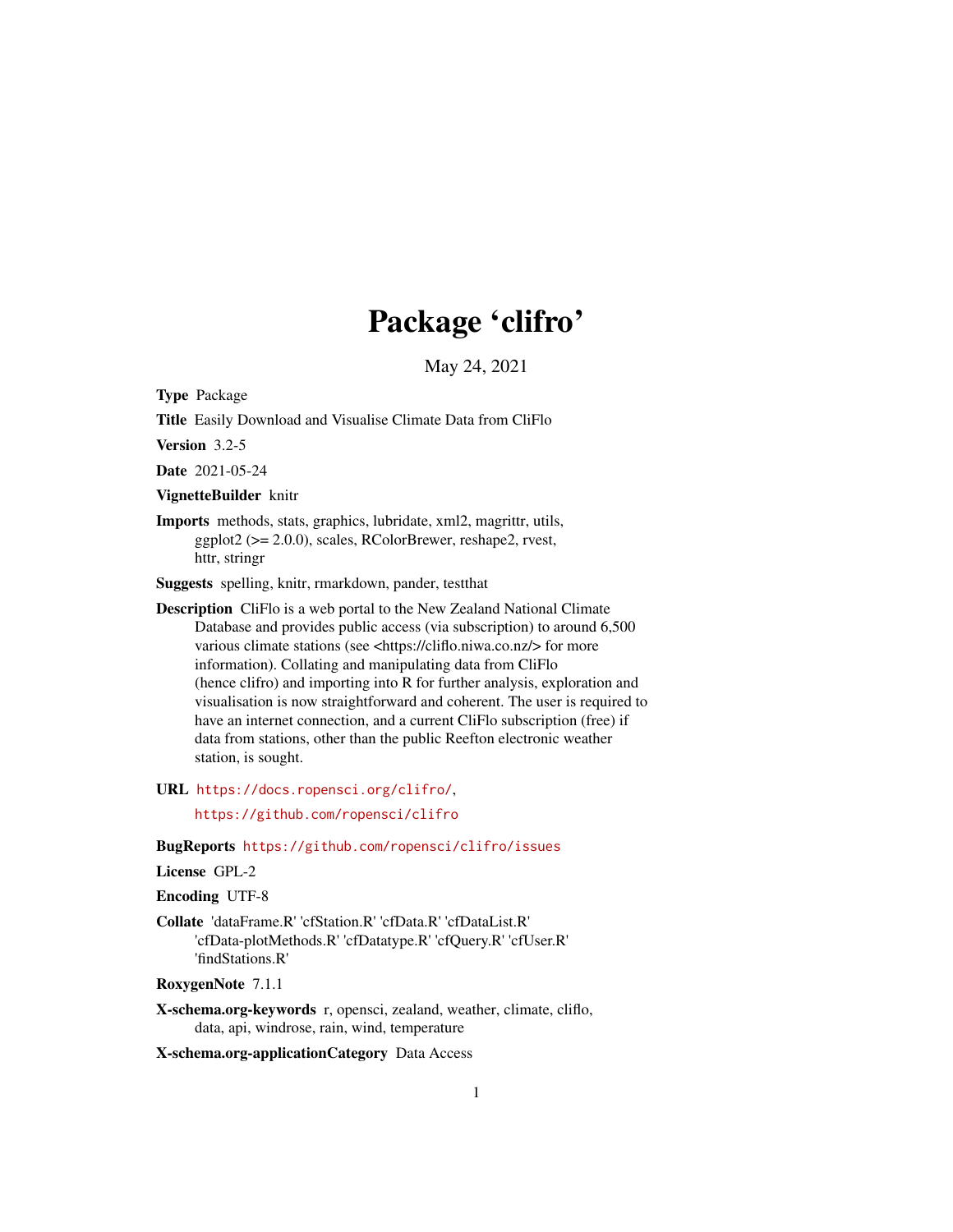<span id="page-1-0"></span>X-schema.org-isPartOf ``https://ropensci.org'' Language en-GB NeedsCompilation no Author Blake Seers [aut, cre] (<https://orcid.org/0000-0001-6841-4312>) Maintainer Blake Seers <blake.seers@gmail.com> Repository CRAN Date/Publication 2021-05-24 05:50:02 UTC

### R topics documented:

| Index |                                                                                                                                                   | 35             |
|-------|---------------------------------------------------------------------------------------------------------------------------------------------------|----------------|
|       | $[[, dataFrame-method \dots \dots \dots \dots \dots \dots \dots \dots \dots \dots \dots \dots \dots \dots \dots \dots ]$                          | -33            |
|       |                                                                                                                                                   | -31            |
|       |                                                                                                                                                   |                |
|       |                                                                                                                                                   |                |
|       |                                                                                                                                                   |                |
|       |                                                                                                                                                   | 25             |
|       |                                                                                                                                                   | -24            |
|       |                                                                                                                                                   | 22             |
|       |                                                                                                                                                   | 21             |
|       |                                                                                                                                                   | -19            |
|       |                                                                                                                                                   | <b>18</b>      |
|       |                                                                                                                                                   | -16            |
|       | dimnames, dataFrame-method $\ldots$ , $\ldots$ , $\ldots$ , $\ldots$ , $\ldots$ , $\ldots$ , $\ldots$ , $\ldots$ , $\ldots$ , $\ldots$ , $\ldots$ | -16            |
|       |                                                                                                                                                   | -14            |
|       |                                                                                                                                                   | <sup>12</sup>  |
|       | $cf_{\text{-}}query \dots \dots \dots \dots \dots \dots \dots \dots \dots \dots \dots \dots \dots \dots \dots \dots$                              | 10             |
|       |                                                                                                                                                   | 9              |
|       |                                                                                                                                                   | $\overline{7}$ |
|       |                                                                                                                                                   | 6              |
|       |                                                                                                                                                   | 5              |
|       |                                                                                                                                                   | $\overline{4}$ |
|       |                                                                                                                                                   | 3              |
|       | +, cfStation, cfStation-method $\ldots \ldots \ldots \ldots \ldots \ldots \ldots \ldots \ldots \ldots \ldots$                                     | $\overline{2}$ |

+,cfStation,cfStation-method

*Arithmetic Operators for Clifro Objects*

#### Description

This operator allows you to add more datatypes or stations to cfDatatype and cfStation objects respectively.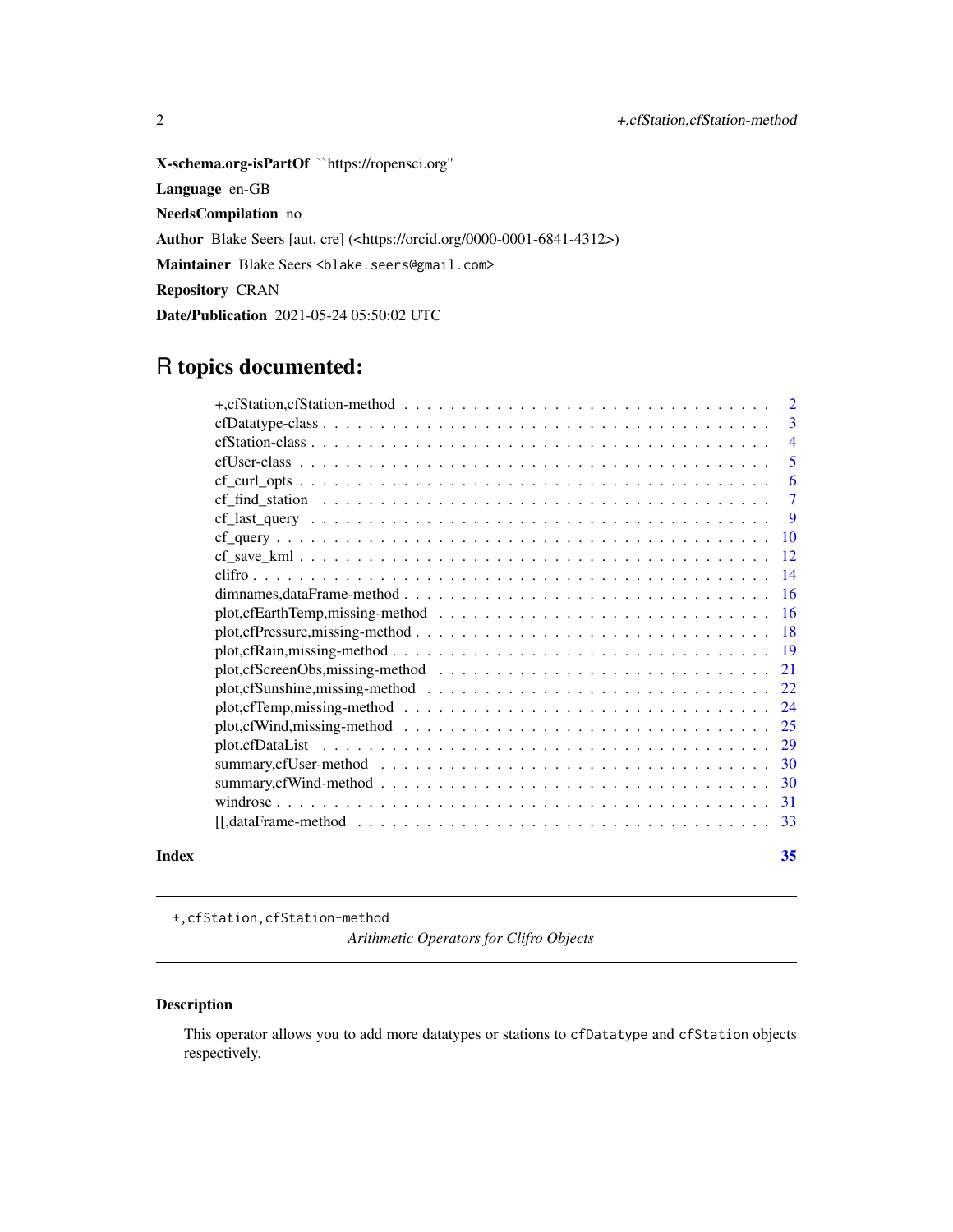#### <span id="page-2-0"></span>cfDatatype-class 3

#### Usage

```
## S4 method for signature 'cfStation, cfStation'
e1 + e2
## S4 method for signature 'cfDatatype,cfDatatype'
e1 + e2
```
#### Arguments

| e1 | a cfDatatype or cfStation object   |
|----|------------------------------------|
| e2 | an object matching the class of e1 |

cfDatatype-class *The Clifro Datatype Object*

#### <span id="page-2-1"></span>Description

Create a cfDatatype object by selecting one or more CliFlo datatypes to build the clifro query.

#### Usage

```
cf_datatype(
  select_1 = NA,
  select_2 = NA,
  check\_box = NA,
  combo_box = NA,
  graphics = FALSE
)
```
#### Arguments

| select_1  | a numeric vector of first node selections                                 |
|-----------|---------------------------------------------------------------------------|
| select_2  | a numeric vector of second node selections                                |
| check_box | a list containing the check box selections                                |
| combo_box | a numeric vector containing the combo box selection (if applicable)       |
| graphics  | a logical indicating whether a graphics menu should be used, if available |

#### Details

An object inheriting from the [cfDatatype](#page-2-1) class is created by the constructor function [cf\\_datatype](#page-2-1). The function allows the user to choose datatype(s) interactively (if no arguments are given), or to create datatypes programmatically if the tree menu nodes are known a priori (see examples). This function uses the same nodes, check box and combo box options as CliFlo and can be viewed at the [datatype selection page.](https://cliflo.niwa.co.nz/pls/niwp/wgenf.choose_datatype?cat=cat1)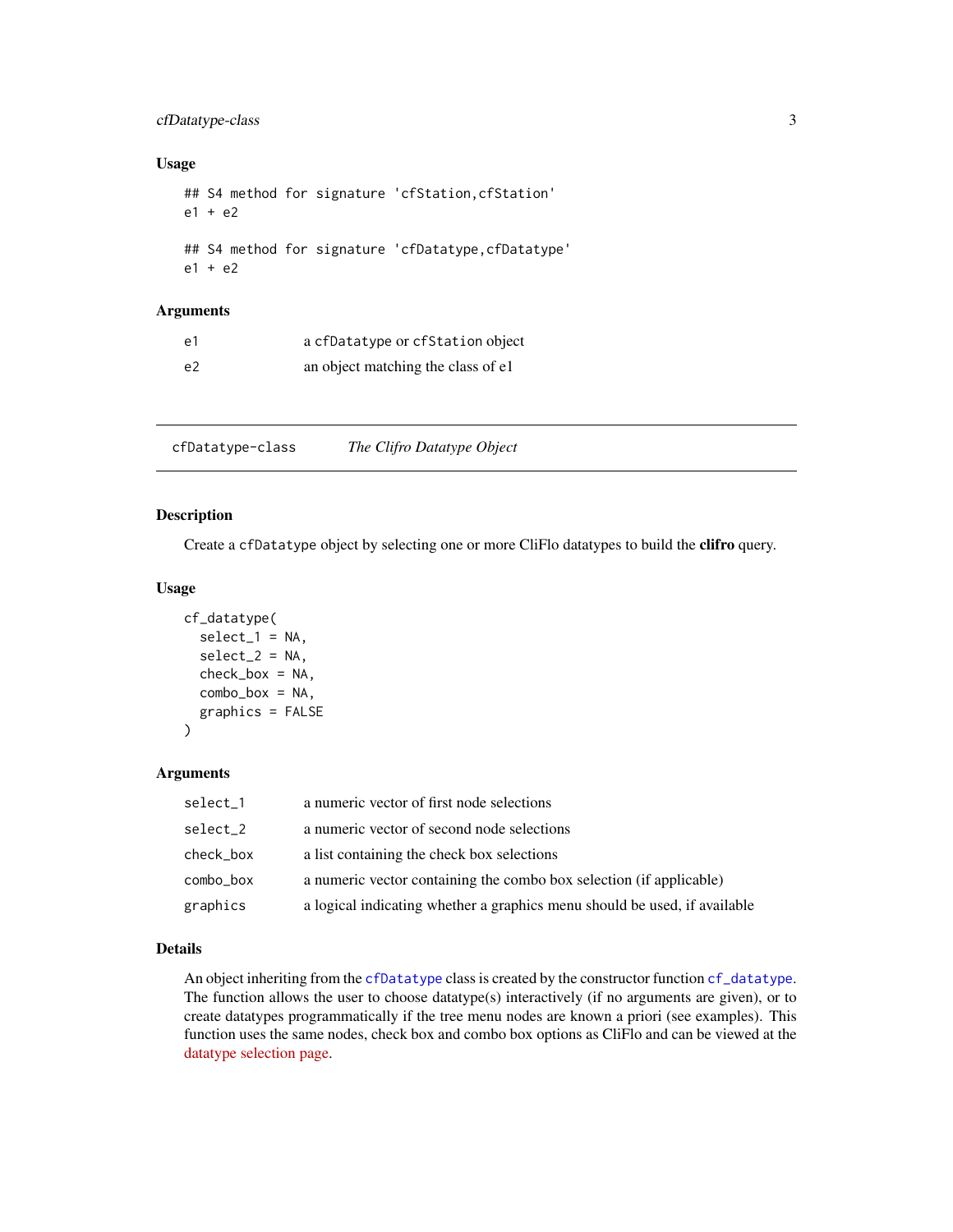#### <span id="page-3-0"></span>Value

cfDatatype object

#### Note

For the 'public' user (see examples) only the Reefton Ews station data is available.

Currently clifro does not support datatypes from the special datasets (Ten minute, Tier2, Virtual Climate, Lysimeter) or upper air measurements from radiosondes and wind radar.

#### See Also

[cf\\_user](#page-4-1) to create a clifro user, [cf\\_station](#page-3-1) to choose the CliFlo stations and vignette("choose-datatype") for help choosing cfDatatypes.

#### Examples

```
## Not run:
# Select the surface wind datatype manually (unknown tree nodes)
hourly.wind.dt = cf_datatype()
# 2 --> Datatype: Wind
# 1 --> Datatype 2: Surface Wind
# 2 --> Options: Hourly Wind
# (2) --> Another option: No
# 3 --> Units: Knots
hourly.wind.dt
# Or select the datatype programatically (using the selections seen above)
hourly.wind.dt = cf_datatype(2, 1, 2, 3)hourly.wind.dt
## End(Not run)
```
cfStation-class *The Clifro Station Object*

#### <span id="page-3-1"></span>Description

Create a cfStation object containing station information for one or more CliFlo stations.

#### Usage

cf\_station(...)

#### Arguments

... comma separated agent numbers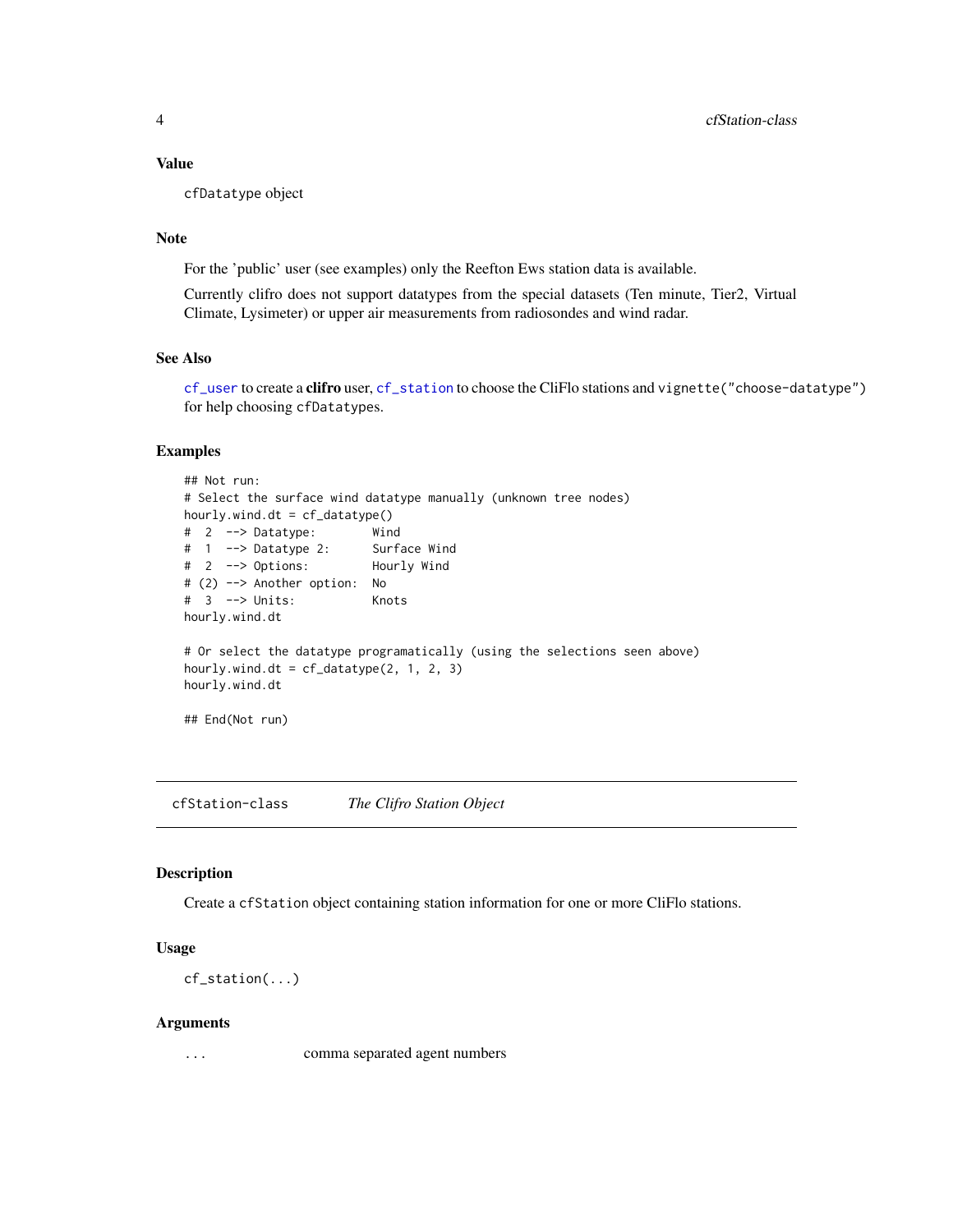#### <span id="page-4-0"></span>cfUser-class 5

#### Details

A cfStation object is created by the constructor function cf\_station. The unique agent numbers of the stations are all that is required to create a cfStation object using the cf\_station function. The rest of the station information including the name, network and agent ID, start and end dates, coordinates, as well as other data is scraped from CliFlo.

This function is used for when the agent numbers are already known. For help creating cfStation objects when the agent numbers are unknown see the [cf\\_find\\_station](#page-6-1) function.

#### Value

cfStation object

#### See Also

[cf\\_find\\_station](#page-6-1) for creating cfStation objects when the agent numbers are not known and vignette("cfStation") for working with clifro stations including spatial plotting in R. For saving cfStation objects as KML files refer to the vignette or [cf\\_save\\_kml](#page-11-1).

#### Examples

```
## Not run:
# Create a cfStation object for the Leigh 1 and 2 Ews stations
leigh.st = cf_station(1339, 1340)
leigh.st
# Note, this can also be achieved using the '+' operator
leigh.st = cf_station(1339) + cf_station(1340)
leigh.st
# Add another column showing how long the stations have been open for
leigh.df = as(leigh.st, "data.frame")
leigh.df$ndays = with(leigh.df, round(end - start))
leigh.df
# Save the stations to the current working directory as a KML to visualise
# the station locations
cf_save_kml(leigh.st)
## End(Not run)
```
cfUser-class *The Clifro User Object*

#### <span id="page-4-1"></span>**Description**

Create a cfUser object to allow the user to log into CliFlo from R and build their query.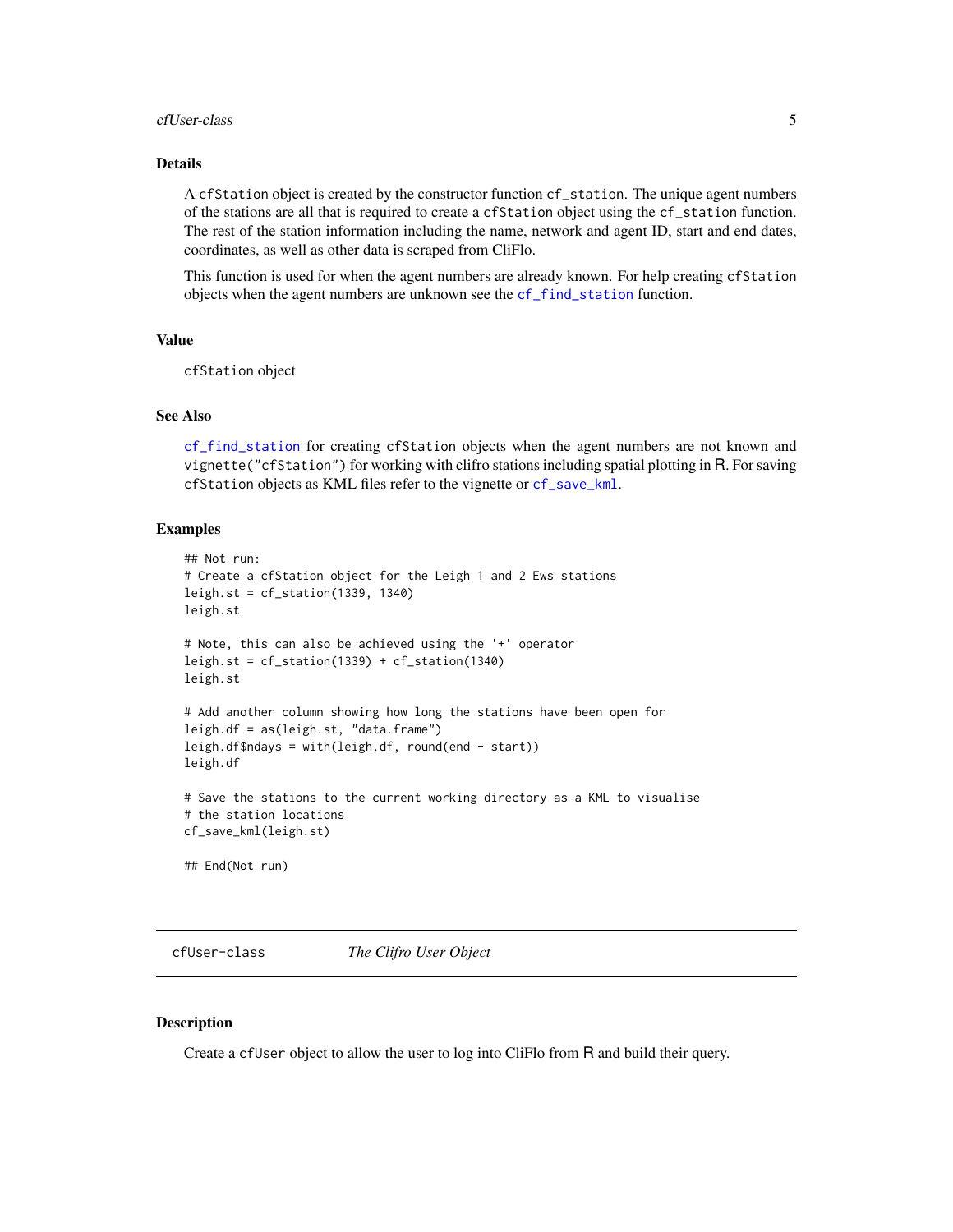#### <span id="page-5-0"></span>Usage

 $cf\_user(username = "public", password = character())$ 

#### Arguments

| username | a character string to be used as the clifto username |
|----------|------------------------------------------------------|
| password | a character string to be used as the clifto password |

#### Details

An object inheriting from the cfUser class is created by the constructor function cf\_user. The user must have an active subscription to cliflo in order to create a valid object, unless a 'public' user is sought. Visit <https://cliflo.niwa.co.nz/> for more information and to subscribe to cliflo.

#### Value

cfUser object

#### Note

For the 'public' user (see examples) only the Reefton Ews station data is available.

#### See Also

[valid\\_cfuser](#page-0-0) for details on the validation of cfUser and [summary,cfUser-method](#page-0-0) to summarise user information.

#### Examples

```
## Not run:
public.cfuser = cf_user(username = "public")
public.cfuser
## End(Not run)
```
cf\_curl\_opts *Store curl options for use within* clifro

#### Description

The cf\_curl\_opts function stores specific curl options that are used for all the clifro queries.

#### Usage

 $cf\_curl\_opts(..., .opts = list())$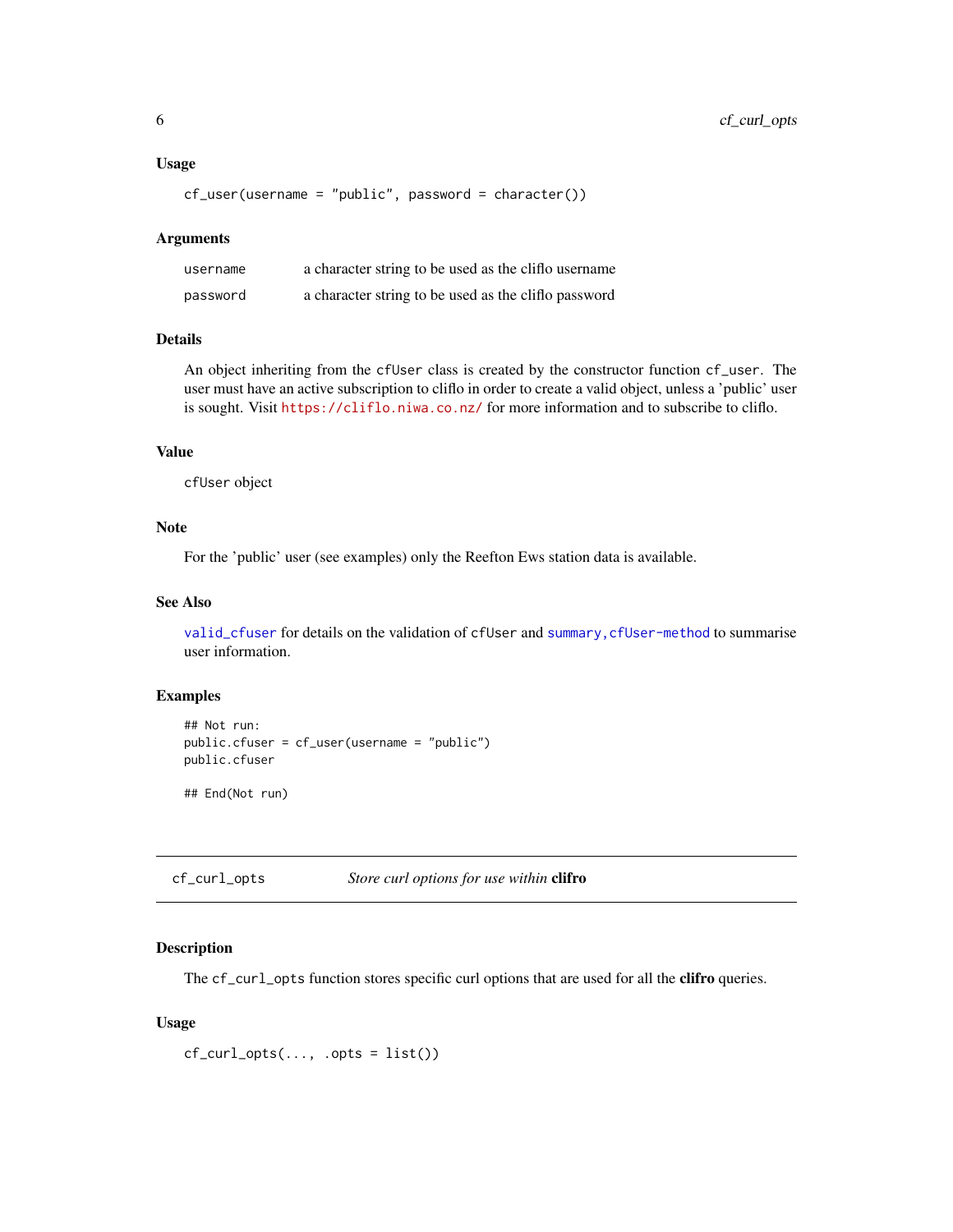### <span id="page-6-0"></span>cf\_find\_station 7

#### Arguments

| $\cdots$ | a name-value pairs that are passed to RCurl curlOptions                 |
|----------|-------------------------------------------------------------------------|
| .opts    | a named list or CURLOptions object that are passed to RCurl curlOptions |

#### Examples

```
## Not run:
# Specify options for use in all the curl handles created in clifro
cf_curl_opts(.opts = list(proxy = "http://xxxxx.yyyy.govt.nz:8080",
                         proxyusername = "uid",
                         proxypassword = "pwd",
                          ssl.verifypeer = FALSE))
# Or alternatively:
cf_curl_opts(proxy = "http://xxxxx.yyyy.govt.nz:8080",
            proxyusername = "uid",
            proxypassword = "pwd",
            ssl.verifypeer = FALSE)
## End(Not run)
```
<span id="page-6-1"></span>cf\_find\_station *Search for Clifro Stations*

#### Description

Search for **clifro** stations based on name, region, location or network number, and return a cfStation object.

#### Usage

```
cf_find_station(
  ...,
  search = c("name", "region", "network", "latlong"),
 datatype,
 combine = c("all", "any"),status = c("open", "closed", "all")
)
```
#### Arguments

| arguments to pass into the search, these differ depending on search.                                                                                  |
|-------------------------------------------------------------------------------------------------------------------------------------------------------|
| one of name, network, region or latlong indicating the type of search to be<br>conducted.                                                             |
| cfDatatype object for when the search is based on datatypes.                                                                                          |
| character string "all" or "any" indicating if the stations contain all or any of<br>the selected datatypes for when the search is based on datatypes. |
| character string indicating "open", "closed" or "all" stations be returned by<br>the search.                                                          |
|                                                                                                                                                       |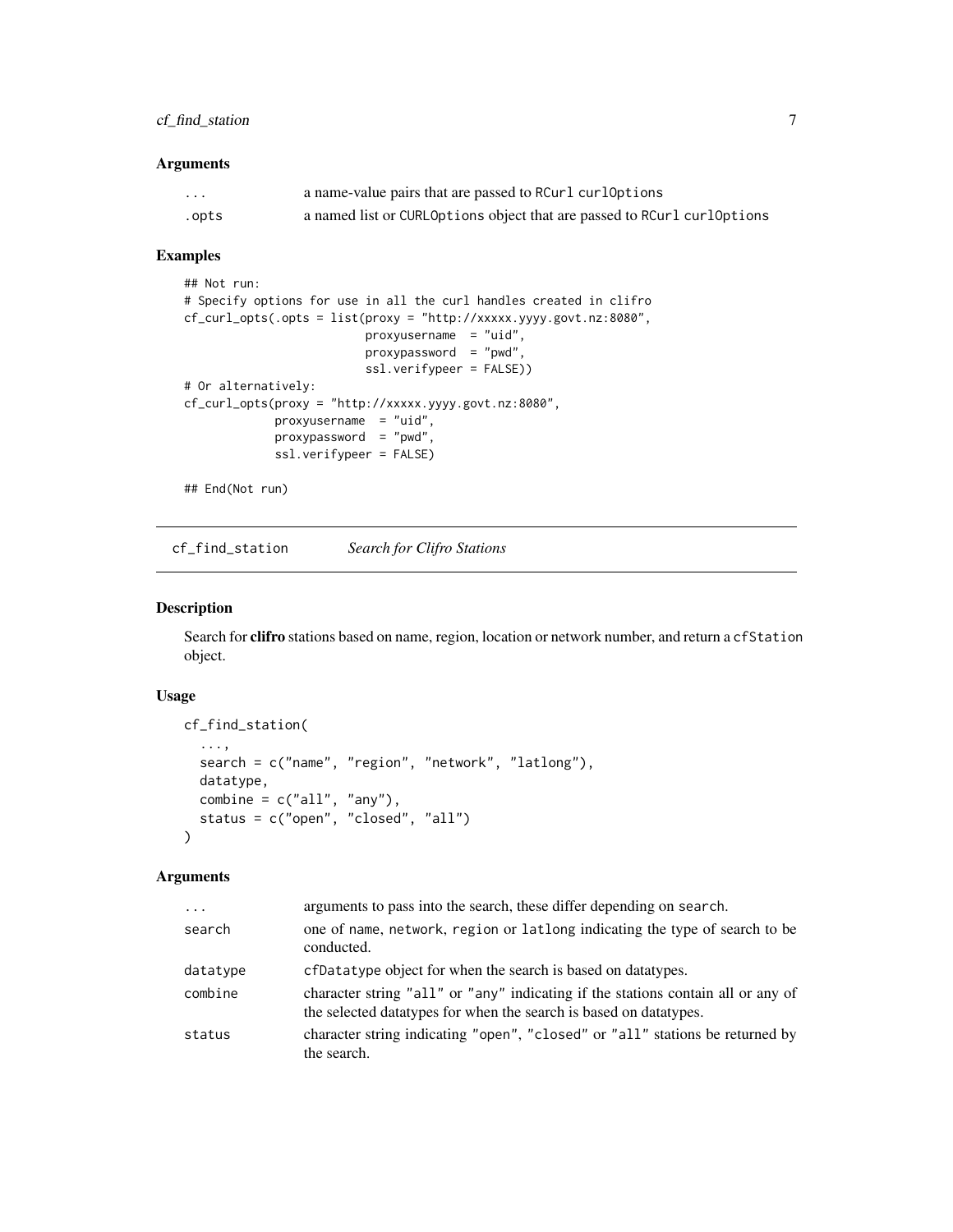#### <span id="page-7-0"></span>Details

The cf\_find\_station function is a convenience function for finding CliFlo stations in R. It uses the CliFlo [Find Stations](https://cliflo.niwa.co.nz/pls/niwp/wstn.get_stn_html) page to do the searching, and therefore means that the stations are not stored within clifro.

If datatype is missing then the search is conducted without any reference to datatypes. If it is supplied then the search will only return stations that have any or all of the supplied datatypes, depending on combine. The default behaviour is to search for stations based on pattern matching the station name and return only the open stations.

If the latlong search type is used the function expects named arguments with names (partially) matching latitude, longitude and radius. If the arguments are passed in without names they must be in order of latitude, longitude and radius (see examples).

#### Value

cfStation object

#### Note

Since the searching is done by CliFlo there are obvious restrictions. Unfortunately the pattern matching for station name does not provide functionality for regular expressions, nor does it allow simultaneous searches although clifro does provide some extra functionality, see the 'OR query Search' example below.

#### See Also

[cf\\_save\\_kml](#page-11-1) for saving the resulting stations as a KML file, [cf\\_station](#page-3-1) for creating [cfStation](#page-3-1) objects when the agent numbers are known, vignette("choose-station") for a tutorial on finding clifro stations and vignette("[cfStation](#page-3-1)") for working with cfStation objects.

#### Examples

```
## Not run:
# Station Name Search ------------------------------------------------------
# Return all open stations with 'island' in the name (pattern match search)
# Note this example uses all the defaults
island_st = cf_find_station("island")
island_st
# Region Search ------------------------------------------------------------
# Return all the closed stations from Queenstown (using partial matching)
queenstown.st = cf_find_station("queen", search = "region", status = "closed")
queenstown.st
# Long/Lat Search ----------------------------------------------------------
# Return all open stations within a 10km radius of the Beehive in Wellington
# From Wikipedia: latitude 41.2784 S, longitude 174.7767 E
beehive.st = cf_find_sation(lat = -41.2784, long = 174.7767, rad = 10,
```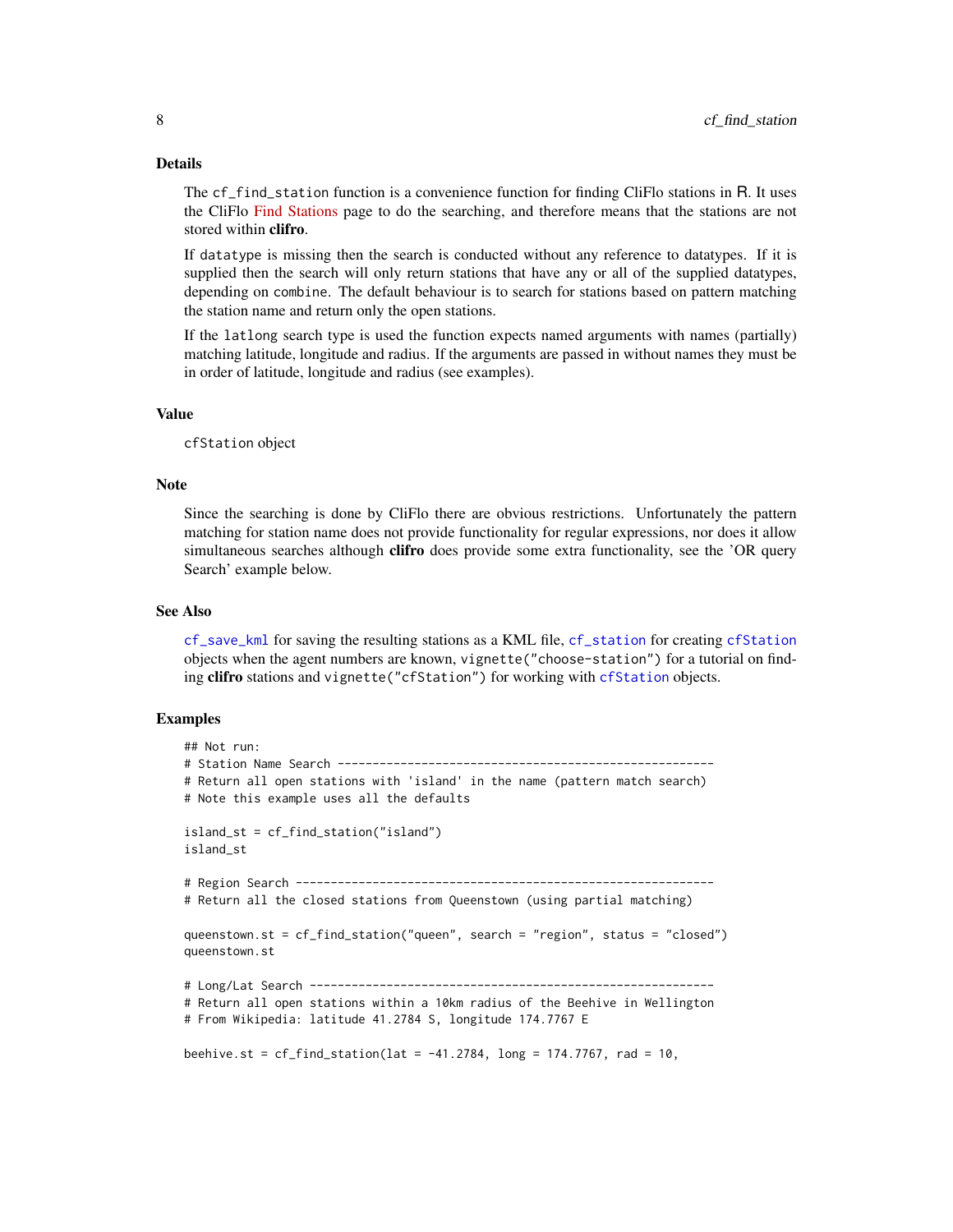<span id="page-8-0"></span>cf\_last\_query 9

beehive.st

A42.st

# data?

```
search = "latlong")
# Network ID Search --------------------------------------------------------
# Return all stations that share A42 in their network ID
A42.st = cf_find_station("A42", search = "network", status = "all")
# Using Datatypes in the Search --------------------------------------------
# Is the Reefton EWS station open and does it collect daily rain and/or wind
```

```
# First, create the daily rain and wind datatypes
daily.dt = cf\_datatype(c(2, 3), c(1, 1), list(4, 1), c(1, NA))daily.dt
```

```
# Then combine into the search. This will only return stations where at least
# one datatype is available.
```

```
cf_find_station("reefton EWS", datatype = daily.dt) # Yes
```
# OR Query Search ----------------------------------------------------------

```
# Return all stations sharing A42 in their network ID *or* all the open
# stations within 10km of the Beehive in Wellington (note this is not
# currently available as a single query in CliFlo).
```

```
cf_find_sation("A42", search = "network", status = "all") +cf_find_station(lat = -41.2784, long = 174.7767, rad = 10,
               search = "latlong")
```
# Note these are all ordered by open stations, then again by their end dates

## End(Not run)

cf\_last\_query *Retrieve Last Query Result from CliFlo*

#### Description

Retrieve the last query submitted to CliFlo instead of querying the database again and losing subscription rows.

#### Usage

cf\_last\_query()

#### Details

This function is a back up for when the clifro query has been submitted and the data returned but has not been assigned, or inadvertently deleted. This saves the user resubmitting queries and using more rows from their subscription than needed.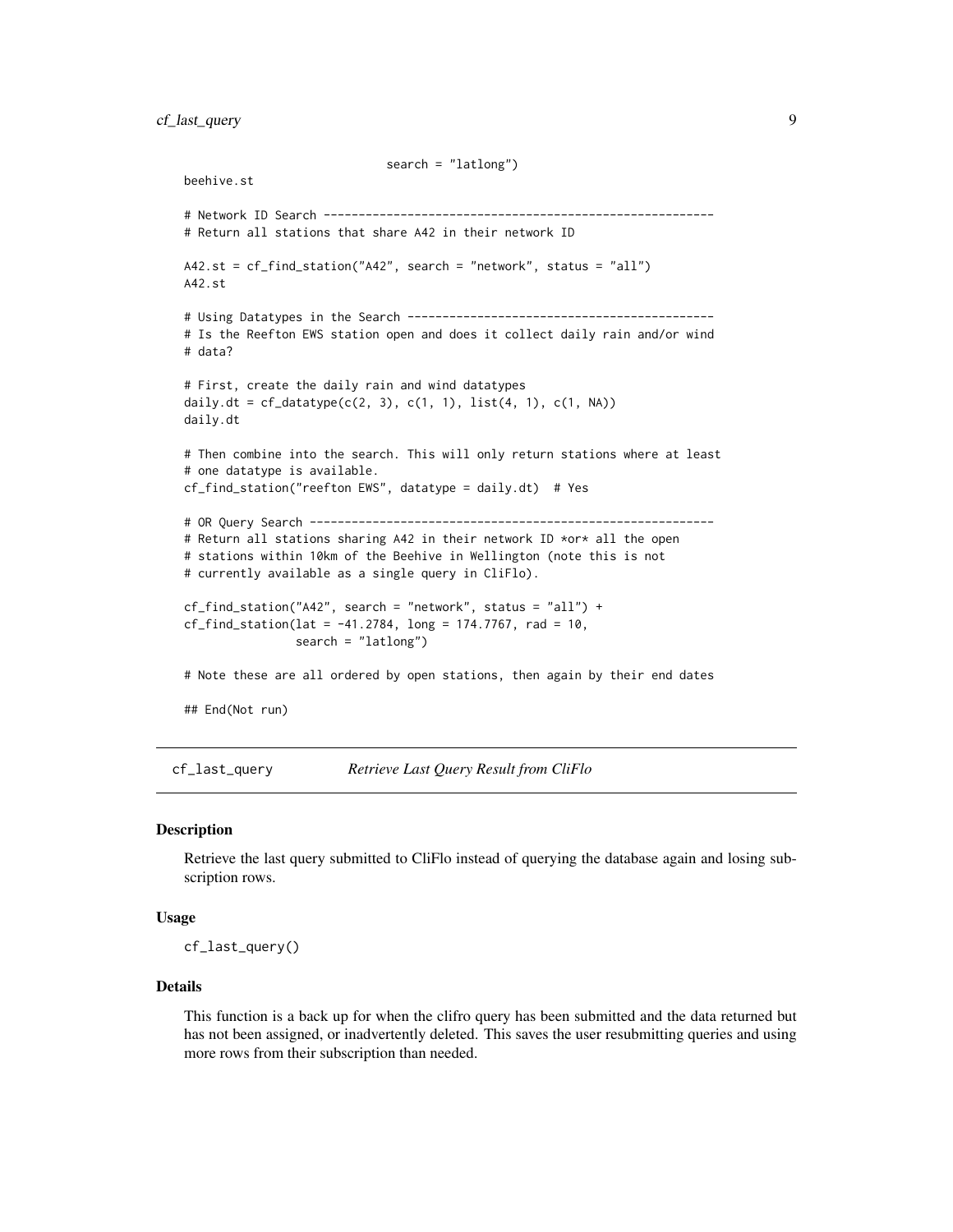#### <span id="page-9-0"></span>Note

Only the data from the last query is saved in clifro.

#### Examples

```
## Not run:
# Query CliFlo for wind at Reefton Ews
cf_query(cf_user(), cf_datatype(2, 1, 1, 1), cf_station(), "2012-01-01 00")
# Oops! Forgot to assign it to a variable...
reefton.wind = cf_last_query()
reefton.wind
## End(Not run)
```
<span id="page-9-1"></span>cf\_query *Retrieve Data from the National Climate Database*

#### Description

Query the National Climate Database via CliFlo based on the clifro user and selected datatypes, stations and dates.

#### Usage

```
cf_query(
  user,
  datatype,
  station,
  start_date,
  end_data = now(tz),date_format = "ymd_h",tz = "Pacific/Auckland",
  output_tz = c("local", "NZST", "UTC"),
  quiet = FALSE
)
```
#### Arguments

| user       | a cfUser object.                                                                                                                                                                           |
|------------|--------------------------------------------------------------------------------------------------------------------------------------------------------------------------------------------|
| datatype   | a cfDatatype object containing the datatypes to be retrieved.                                                                                                                              |
| station    | a cf Station object containing the stations where the data types will be retrieved<br>from.                                                                                                |
| start_date | a character, Date or POSIXt object indicating the start date. If a character<br>string is supplied the date format should be in the form yyyy-mm-dd-hh unless<br>date_format is specified. |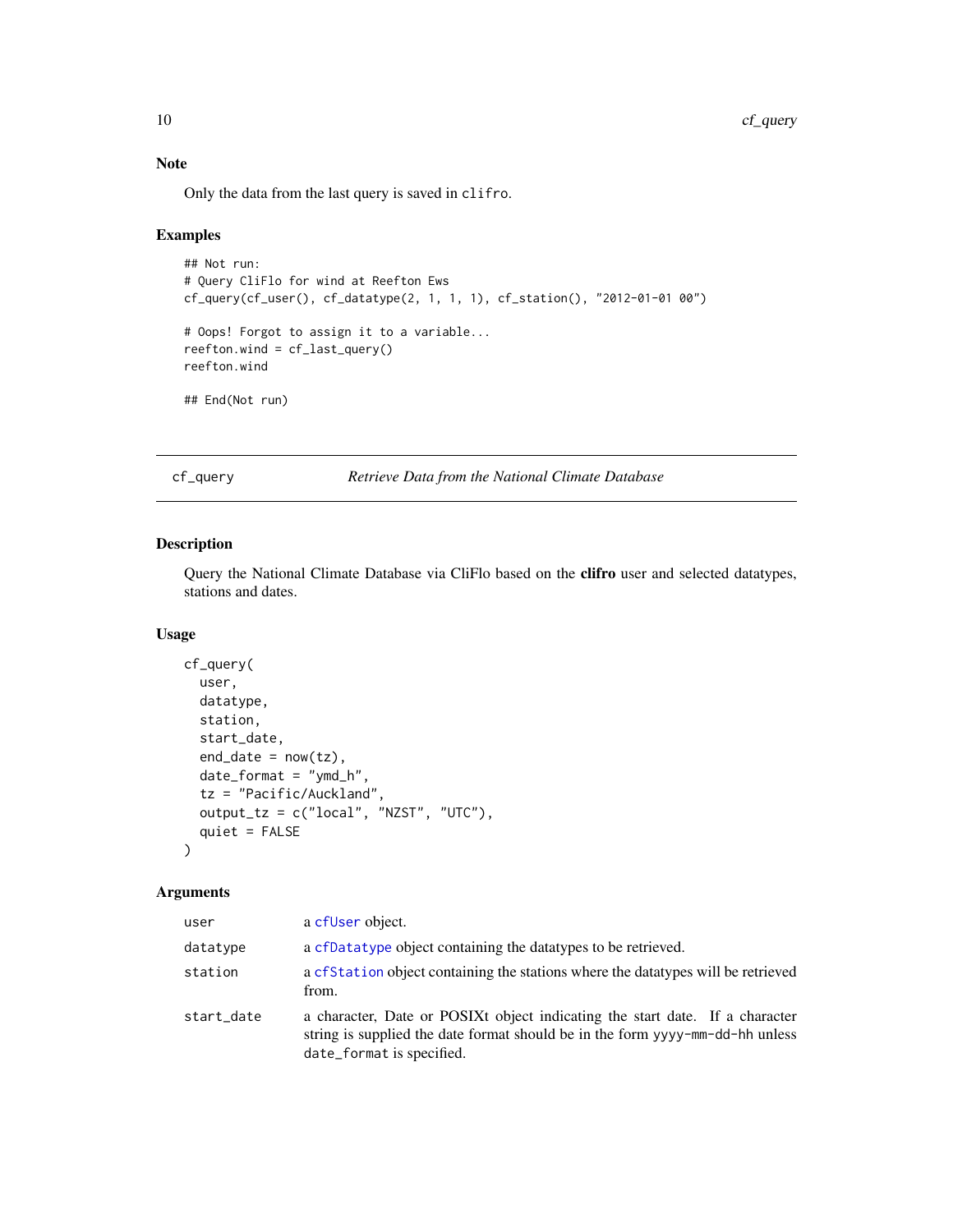#### <span id="page-10-0"></span>cf\_query 11

| end_date    | same as start_date. Defaults to now.                                                                                                                                                       |
|-------------|--------------------------------------------------------------------------------------------------------------------------------------------------------------------------------------------|
| date_format | a character string matching one of "ymd_h", "mdy_h", "ydm_h" or "dmy_h"<br>representing the lubridate-package date parsing function.                                                       |
| tz          | the timezone for which the start and end dates refer to. Conversion to Pa-<br>cific/Auckland time is done automatically through the with tz function. De-<br>faults to "Pacific/Auckland". |
| output_tz   | the timezone of the output. This can be one of either "local", "UTC", or "NZST".                                                                                                           |
| quiet       | logical. When TRUE the function evaluates without displaying customary mes-<br>sages. Messages from CliFlo are still displayed.                                                            |

#### Details

The cf\_query function is used to combine the **clifro** user ([cfUser](#page-4-1)), along with the desired datatypes ([cfDatatype](#page-2-1)) and stations ([cfStation](#page-3-1)). The query is 'built up' using these objects, along with the necessary dates. The function then uses all these data to query the National Climate Database via the CliFlo web portal and returns one of the many cfData objects if one dataframe is returned, or a cfDataList object if there is more than one dataframe returned from CliFlo. If a cfDataList is returned, each element in the list is a subclass of the cfData class, see the 'cfData Subclasses' section.

#### Value

a cfData or cfDataList object.

#### CfData Subclasses

There are 8 cfData subclasses that are returned from cf\_query depending on the datatype requested. Each of these subclasses have default plot methods for usability and efficiency in exploring and plotting clifro data.

The following table summarises these subclasses and how they are created, see also the examples on how to automatically create some of these subclasses.

| Subclass     | <b>CliFlo Datatype</b>                                       |
|--------------|--------------------------------------------------------------|
| cfWind       | Any 'Wind' data                                              |
| cfRain       | Any 'Precipitation' data                                     |
| cfScreen Obs | Temperature and Humidity' data measured in a standard screen |
| cfTemp       | Maximum and minimum 'Temperature and Humidity' data          |
| cfEarthTemp  | Temperature and Humidity' data at a given depth              |
| cfSunshine   | Any 'Sunshine & Radiation' data                              |
| cfPressure   | Any 'Pressure' data                                          |
| cfOther      | Any other CliFlo 'Daily and Hourly Observations'             |

#### See Also

[cf\\_user](#page-4-1), [cf\\_datatype](#page-2-1) and [cf\\_station](#page-3-1) for creating the objects needed for a query. See [plot,cfDataList,missing-method](#page-0-0) for general information on default plotting of cfData and cfDataList objects, and the links within.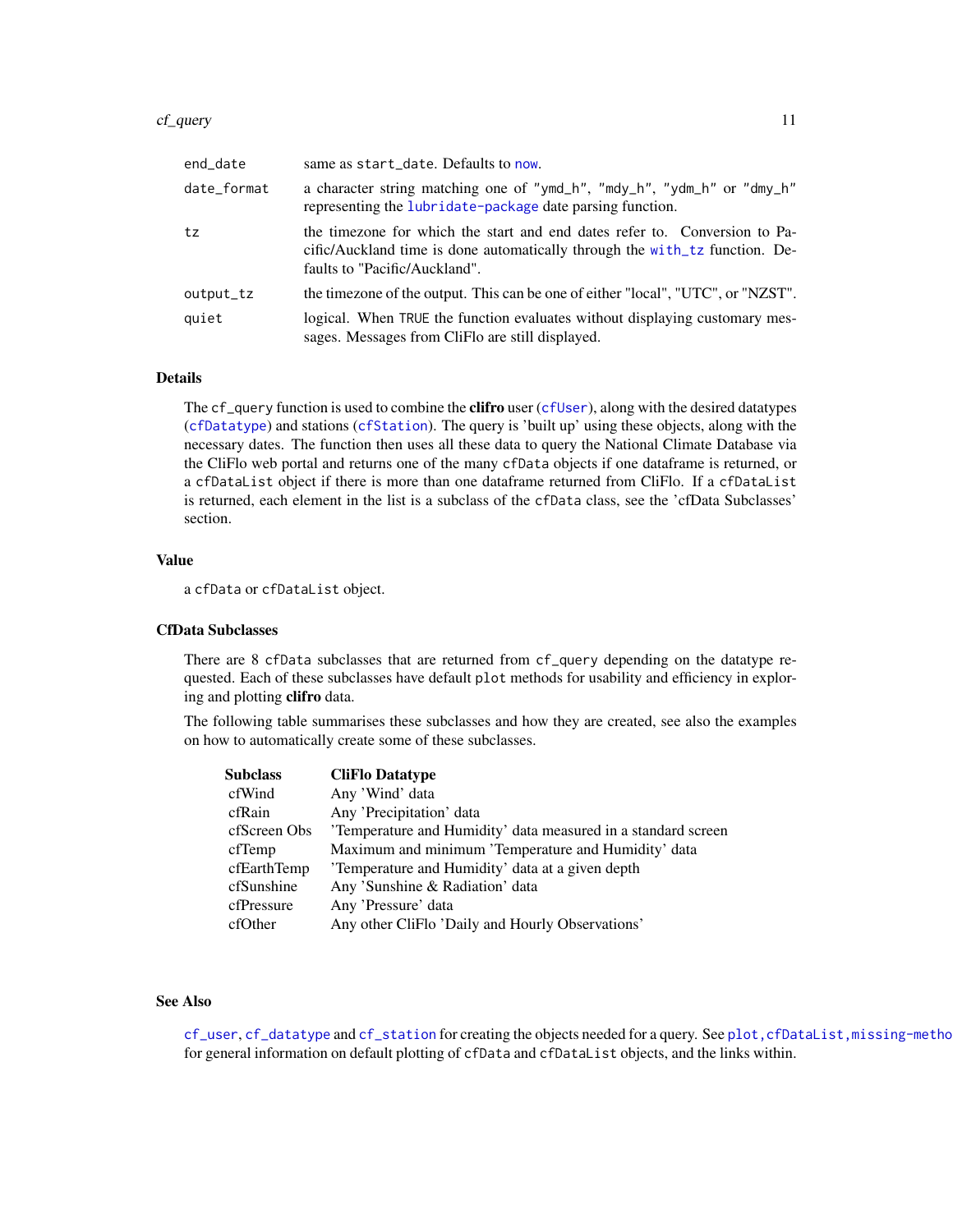#### Examples

```
## Not run:
# Retrieve daily rain data from Reefton Ews
daily.rain = cf_query(cf_user("public"), cf_datatype(3, 1, 1),
                      cf_station(), "2012-01-01 00")
daily.rain
# returns a cfData object as there is only one datatype
class(daily.rain) # 'cfRain' object - inherits 'cfData'
# Look up the help page for cfRain plot methods
?plot.cfRain
# Retrieve daily rain and wind data from Reefton Ews
daily.dts = cf_query(cf_user("public"),
                     cf\_datatype(c(2, 3), c(1, 1), list(4, 1), c(1, NA)),cf_station(), "2012-01-01 00", "2013-01-01 00")
daily.dts
# returns a cfDataList object as there is more than one datatype. Each
# element of the cfDataList is an object inheriting from the cfData class.
class(daily.dts) # cfDataList
class(daily.dts[1]) # cfRain
class(daily.dts[2]) # cfWind
# Create a cfSunshine object (inherits cfData)
# Retrieve daily global radiation data at Reefton Ews
rad.data = cf_query(cf_user(), cf_datatype(5,2,1), cf_station(),
                    "2012-01-01 00")
rad.data
# The cf_query function automatically creates the appropriate cfData subclass
class(rad.data)
# The advantage of having these subclasses is that it makes plotting very easy
plot(rad.data)
plot(daily.rain)
plot(daily.rain, include_runoff = FALSE)
plot(daily.dts)
plot(daily.dts, 2)
## End(Not run)
```
<span id="page-11-1"></span>cf\_save\_kml *Save Clifro Station Information to a KML File*

#### Description

Save [cfStation](#page-3-1) object information to a KML file.

<span id="page-11-0"></span>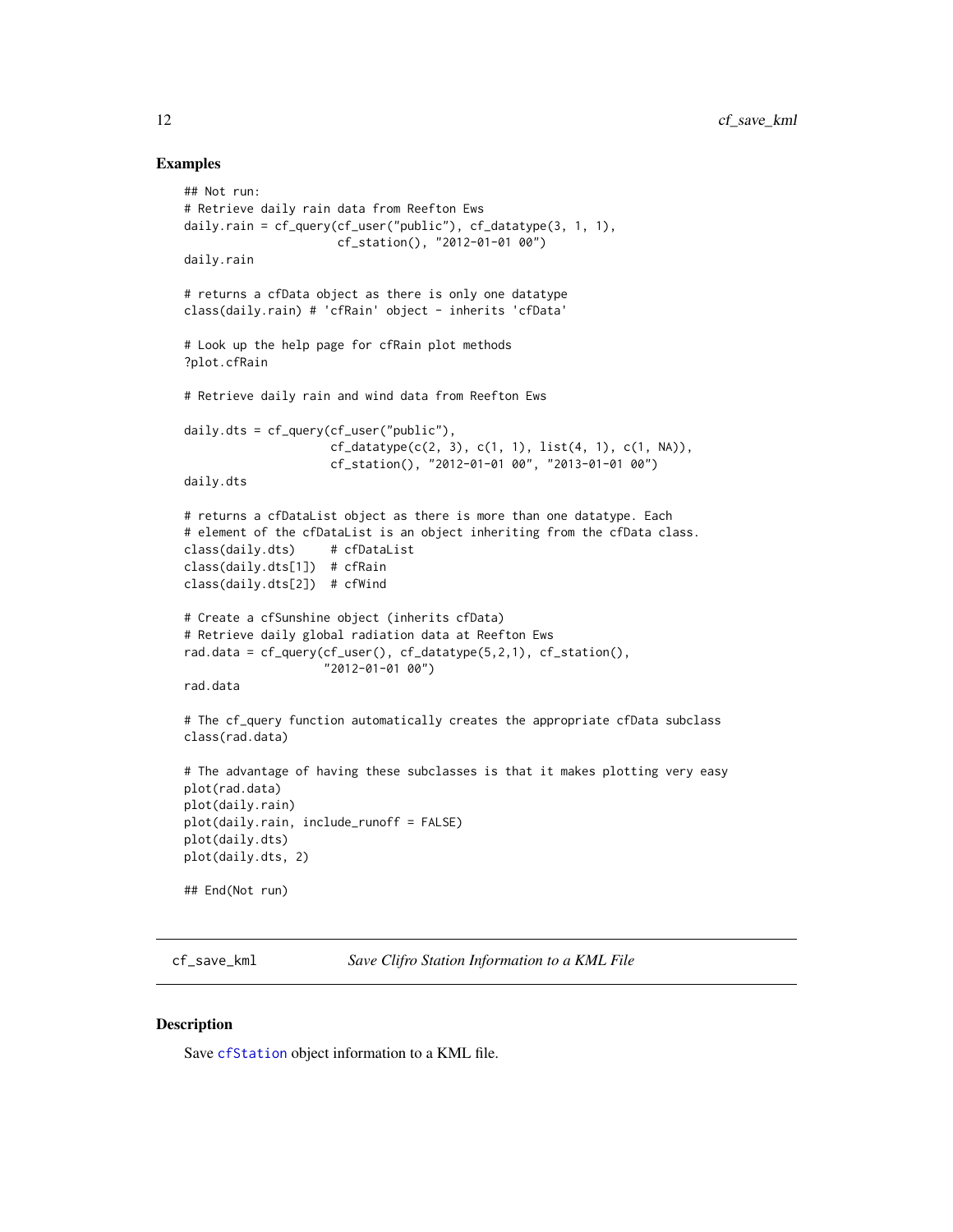#### <span id="page-12-0"></span>cf\_save\_kml 13

#### Usage

```
cf_save_kml(station, file_name = "my_stations_", file_path = ".")
```
#### Arguments

| station   | cf Station object containing one or more stations |
|-----------|---------------------------------------------------|
| file name | file name for the resulting KML file              |
| file_path | file path for the resulting KML file              |

#### Details

The cf\_save\_kml function is for [cfStation](#page-3-1) objects to allow for the spatial visualisation of the selected stations. The resulting KML file is saved and can then be opened by programs like Google Earth (TM). The resultant KML file has the station names and locations shown with green markers for open and red markers for closed stations. The agent numbers, network ID's and date ranges are contained within the descriptions for each station.

If no file name is specified, unique names are produced in the current R working directory.

#### **Note**

The .kml suffix is appended automatically if it isn't already present in the file\_name argument.

#### See Also

[cf\\_station](#page-3-1) and vignette("cfStation") for working with stations when the agent numbers are known, otherwise [cf\\_find\\_station](#page-6-1) and codevignette("choose-station") for creating cfStation objects when the agent numbers are unknown.

#### Examples

```
## Not run:
# A selection of four Auckland region stations down the East Coast to the
# upper Waitemata Harbour; Leigh 2 Ews, Warkworth Ews, Tiri Tiri Lighthouse
# and Henderson
my.stations = cf_station(17838, 1340, 1401, 12327)
my.stations
# Save these stations to a KML file
cf_save_kml(my.stations)
# Double click on the file to open with a default program (if available). All
# the markers are green, indicating all these stations are open.
# Where is the subscription-free Reefton Ews station?
cf_save_kml(cf_station(), file_name = "reeftonEWS")
# It's located in the sou'west quadrant of Reefton town, in the upper, western
# part of the South Island, NZ.
# Find all the open and closed Christchurch stations (using partial matching)
```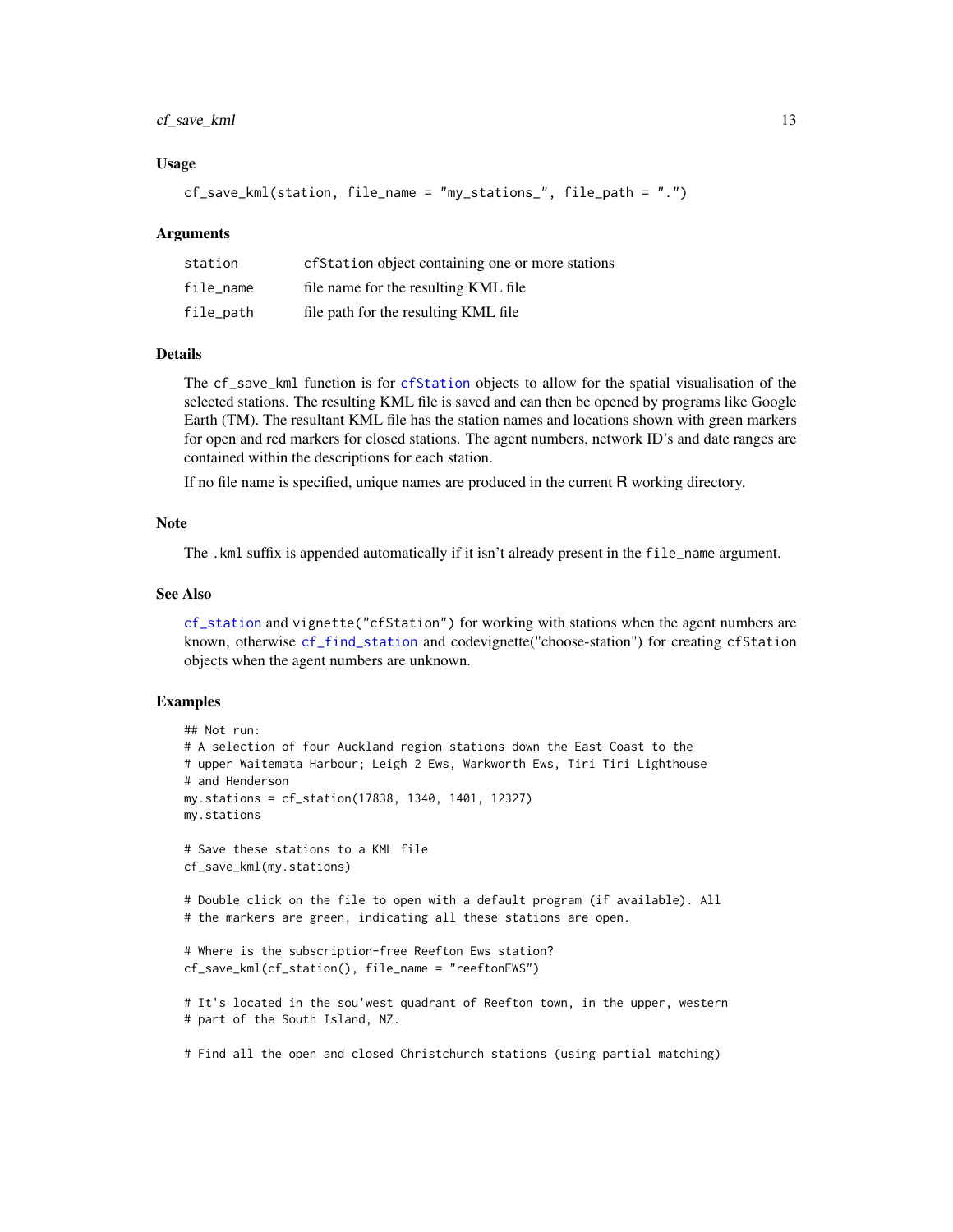```
14 clifrom the cliff of the cliff of the cliff of the cliff of the cliff of the cliff of the cliff of the cliff of the cliff of the cliff of the cliff of the cliff of the cliff of the cliff of the cliff of the cliff of the
```

```
all.chch.st = cf_find_station("christ", status = "all", search = "region")
# How many stations in total?
nrow(all.chch.st)
# Save all the Christchurch stations
cf_save_kml(all.chch.st, file_name = "all_Chch_stations")
## End(Not run)
```
clifro *From CliFlo to* clifro*: Enhancing The National Climate Database With* R

#### Description

Import data from New Zealand's National Climate Database via CliFlo into R for exploring, analysis, plotting, exporting to KML, CSV, or other software.

#### Details

The **clifro** package is intended to simplify the process of data extraction, formatting and visualisation from the [CliFlo web portal.](https://cliflo.niwa.co.nz/) It requires the user to build a query consisting of 3 main components; the user, the datatype(s) and the station(s). These are then combined using the  $cf_{query}$ function that sends the query to the CliFlo database and returns the results that can easily be plotted using generic plotting functions.

This package requires the user to already have a current subscription to the National Climate Database unless a public user is sought, where data is limited to Reefton Ews. Subscription is free and can obtained from <https://cliflo.niwa.co.nz/pls/niwp/wsubform.intro>.

#### See Also

[cf\\_user](#page-4-1), [cf\\_datatype](#page-2-1), and [cf\\_station](#page-3-1) for choosing the clifro user, datatypes and stations, respectively.

#### **Examples**

```
## Not run:
# Create a public user ----------------------------------------------------
public.user = cf_user() # Defaults to "public"
public.user
# Select datatypes --------------------------------------------------------
# 9am Surface wind (m/s)
wind.dt = cf_datatype(2, 1, 4, 1)# Daily Rain
```
<span id="page-13-0"></span>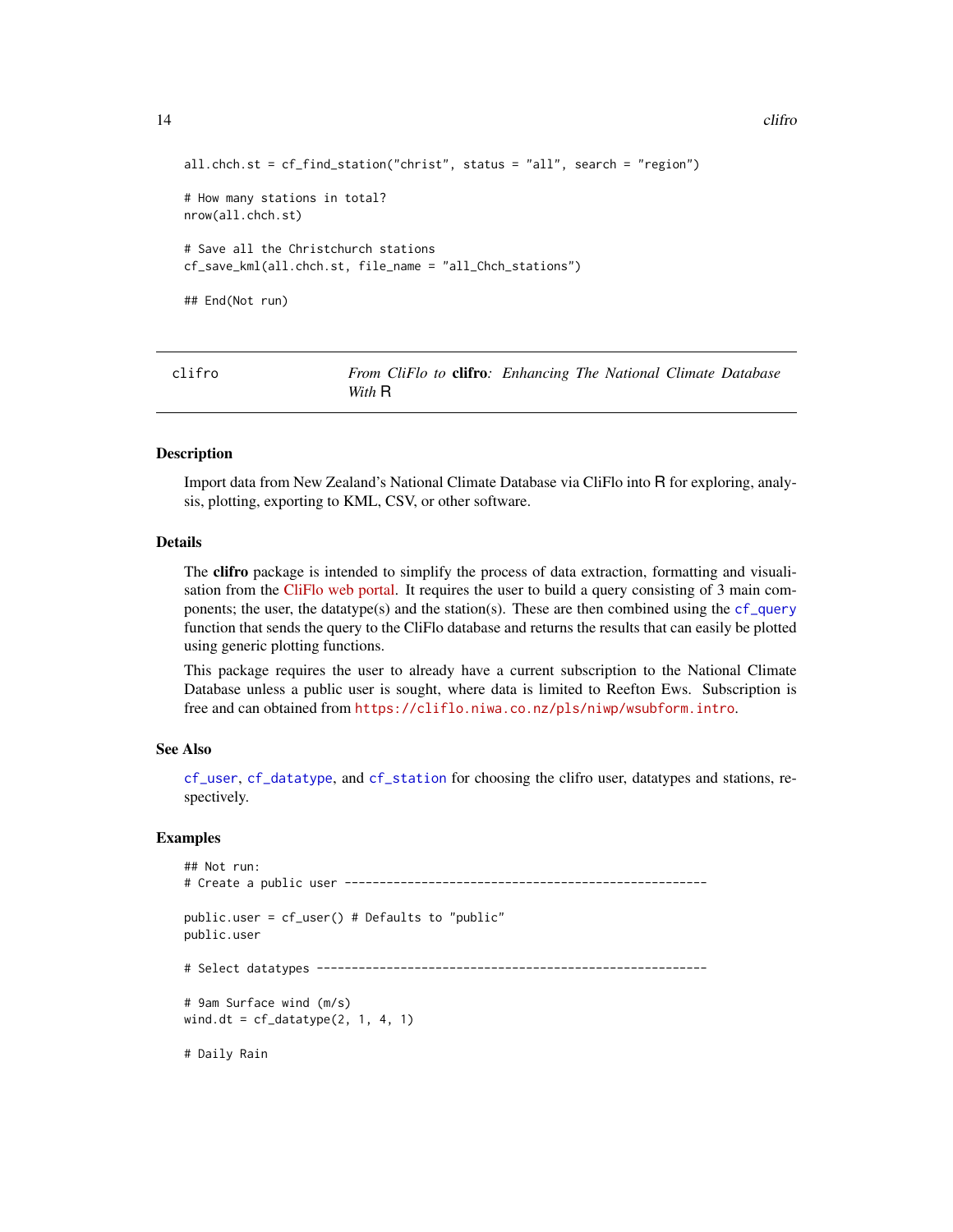#### clifro that the contract of the contract of the contract of the contract of the contract of the contract of the contract of the contract of the contract of the contract of the contract of the contract of the contract of th

```
rain.dt = cf_datatype(3, 1, 1)# Daily temperature extremes
temp.dt = cf_datatype(4, 2, 2)# Combine them together
all.dts = wind.dt + rain.dt + temp.dt
all.dts
# Select the Reefton Ews station ------------------------------------------
reefton.st = cf_station()
reefton.st
# Submit the query --------------------------------------------------------
# Retrieve all data from ~ six months ago at 9am
reefton.data = cf_query(public.user, all.dts, reefton.st,
                       paste(as.Date(Sys.time()) - 182, "9"))
reefton.data
# Plot the data -----------------------------------------------------------
# Plot the 9am surface wind data (first dataframe in the list) ---
reefton.data[1]
# all identical - although passed to different methods
plot(reefton.data) #plot,cfDataList,missing-method
plot(reefton.data, 1) #plot,cfDataList,numeric-method
plot(reefton.data[1]) #plot,cfData,missing-method --> plot,cfWind,missing-method
speed_plot(reefton.data)
direction_plot(reefton.data)
# Plot the daily rain data (second dataframe in the list) ---
reefton.data[2]
# With runoff and soil deficit
plot(reefton.data, 2)
# Just plot amount of rain (mm)
plot(reefton.data, 2, include_runoff = FALSE)
# Plot the hourly temperature data (third dataframe in the list) ---
plot(reefton.data, 3)
# Pass an argument to ggplot2::theme
library(ggplot2) # for element_text()
plot(reefton.data, 3, text = element_text(size = 18))
## End(Not run)
```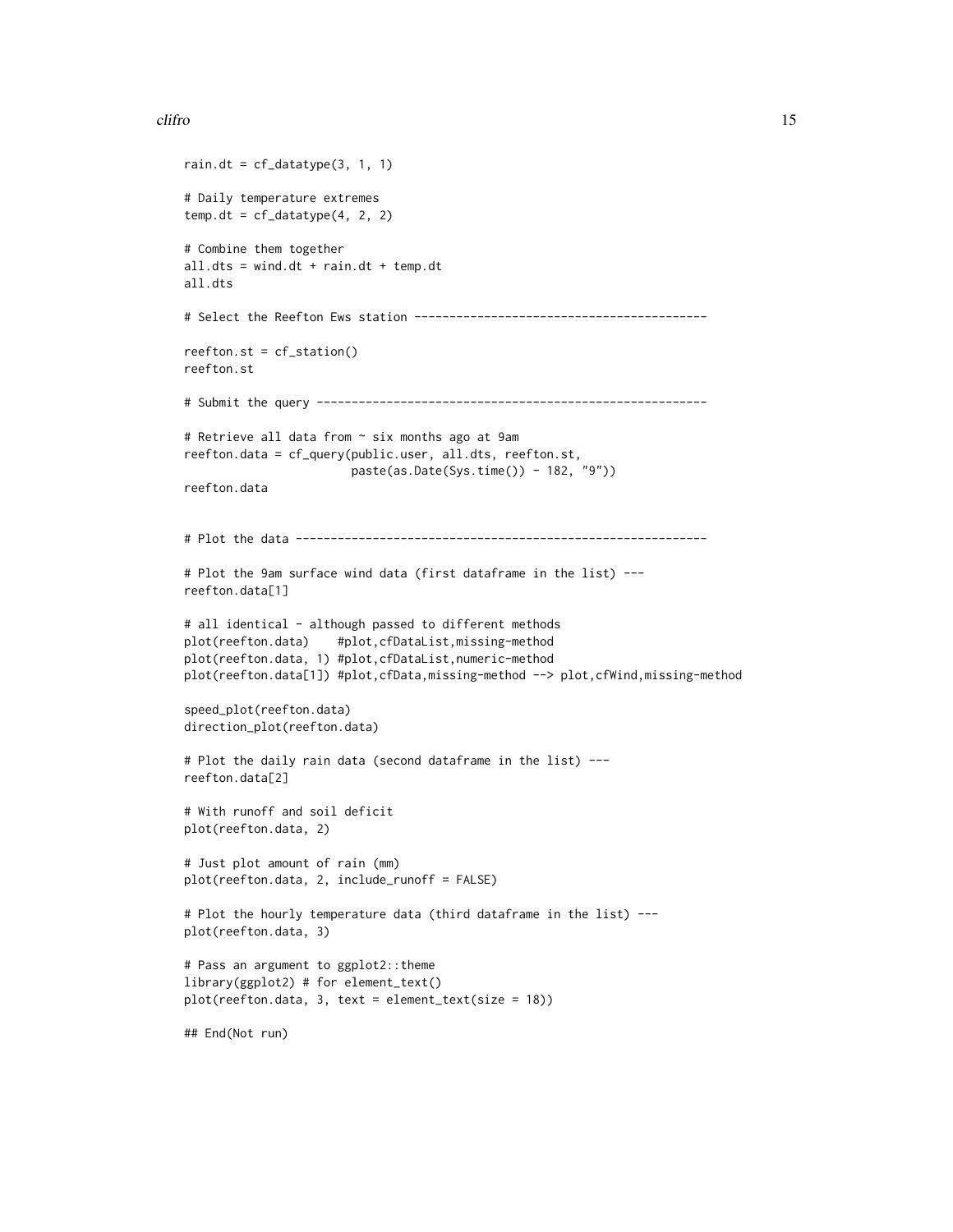<span id="page-15-0"></span>dimnames,dataFrame-method

*Dimension Attributes of a Clifro Object*

#### Description

Retrieve the dimensions or dimension names of a dataFrame object.

#### Usage

```
## S4 method for signature 'dataFrame'
dimnames(x)
## S4 method for signature 'dataFrame'
```
dim(x)

#### Arguments

x a dataFrame object Specifically, a dataFrame object is any [cfStation](#page-3-1) or cfData object. These functions are provided for the user to have (some) familiar data.frame-type functions available for use on clifro objects.

#### See Also

[cf\\_query](#page-9-1) for creating cfData objects, and [cf\\_station](#page-3-1) for creating cfStation objects.

plot,cfEarthTemp,missing-method *Plot Earth Temperatures*

#### <span id="page-15-1"></span>Description

Plot the earth temperature for a given depth (degrees celsius) through time, for each chosen CliFlo station.

#### Usage

```
## S4 method for signature 'cfEarthTemp,missing'
plot(
 x,
 y,
 ggtheme = c("grey", "gray", "bw", "linedraw", "light", "minimal", "classic"),
  scales = c("fixed", "free_x", "free_y", "free", "free",n_{col} = 1,
  ...
)
```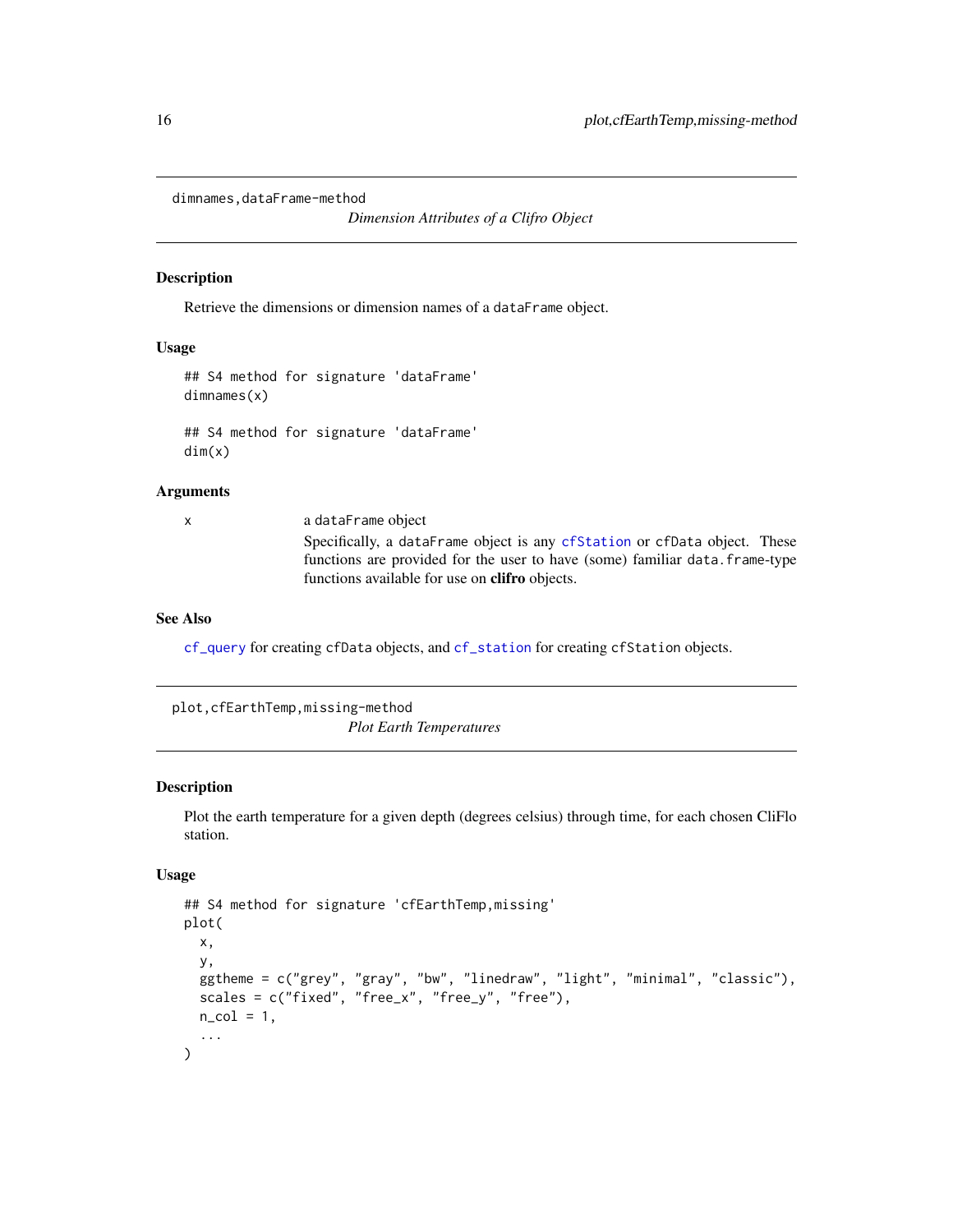#### <span id="page-16-0"></span>**Arguments**

| $\mathsf{x}$ | a cfEarthTemp object.                                                                                      |
|--------------|------------------------------------------------------------------------------------------------------------|
| y            | missing.                                                                                                   |
| ggtheme      | character string (partially) matching the ggtheme to be used for plotting, see<br>'Theme Selection' below. |
| scales       | character string partially matching the scales argument in the link[ggplot2]{facet_wrap}<br>function.      |
| $n\_{col}$   | the number of columns of plots (default 1).                                                                |
| $\cdot$      | further arguments passed to theme.                                                                         |

#### See Also

[plot,cfDataList,missing-method](#page-0-0) for general information on default plotting of cfData and cfDataList objects, and the links within. See [cf\\_query](#page-9-1) for creating cfEarthTemp objects.

Refer to [theme](#page-0-0) for more possible arguments to pass to these methods.

#### Examples

```
## Not run:
# Retrieve public earth temperature data for the last 30 days at Reefton Ews
# station, at a depth of 10cm
# Subtract 30 days from today's date to get the start date
last_month = paste(as.character(Sys.Date() - 30), 0)
reefton_earth = cf_query(cf_user(), cf_datatype(4, 3, 2), cf_station(),
                         start_date = last_month)
class(reefton_earth) # cfTemp object
# Plot the temperature data using the defaults
plot(reefton_earth)
# Enlarge the text and add the observations as points
library(ggplot2) # for element_text() and geom_point()
plot(reefton\_earth, ggheme = "bw", text = element\_text(size = 16)) +geom\_point(size = 3, shape = 1)# Save the plot as a png to the current working directory
library(ggplot2) # for ggsave()
ggsave("my_earthTemp_plot.png")
## End(Not run)
```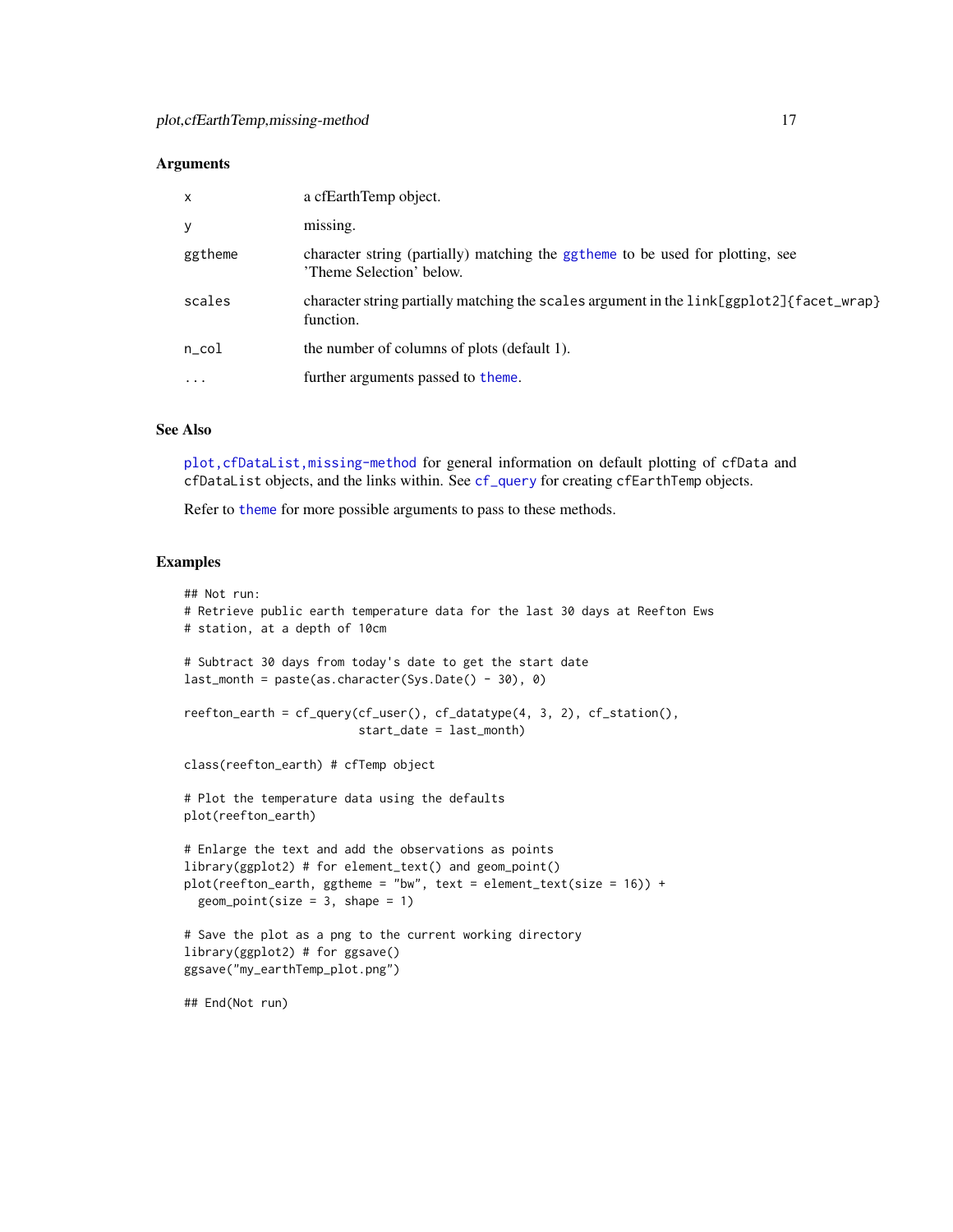<span id="page-17-0"></span>plot,cfPressure,missing-method

*Plot Mean Sea Level Atmospheric Pressure*

#### <span id="page-17-1"></span>Description

Plot the MSL atmospheric pressure through time.

#### Usage

```
## S4 method for signature 'cfPressure,missing'
plot(
 x,
 y,
  ggtheme = c("grey", "gray", "bw", "linedraw", "light", "minimal", "classic"),
  scales = c("fixed", "free_x", "free_y", "free",n_{col} = 1,
  ...
)
```
#### Arguments

| $\mathsf{x}$            | a cfPressure object.                                                                                       |
|-------------------------|------------------------------------------------------------------------------------------------------------|
| У                       | missing.                                                                                                   |
| ggtheme                 | character string (partially) matching the ggtheme to be used for plotting, see<br>'Theme Selection' below. |
| scales                  | character string partially matching the scales argument in the link[ggplot2]{facet_wrap}<br>function.      |
| $n\_{col}$              | the number of columns of plots (default 1).                                                                |
| $\cdot$ $\cdot$ $\cdot$ | further arguments passed to theme.                                                                         |

#### See Also

[plot,cfDataList,missing-method](#page-0-0) for general information on default plotting of cfData and cfDataList objects, and the links within. See [cf\\_query](#page-9-1) for creating cfPressure objects.

Refer to [theme](#page-0-0) for more possible arguments to pass to these methods.

#### Examples

```
## Not run:
# Retrieve public hourly atmospheric pressure data for the last 30 days at
# Reefton Ews station
# Subtract 30 days from today's date to get the start date
```

```
last_month = paste(as.character(Sys.Date() - 30), 0)
```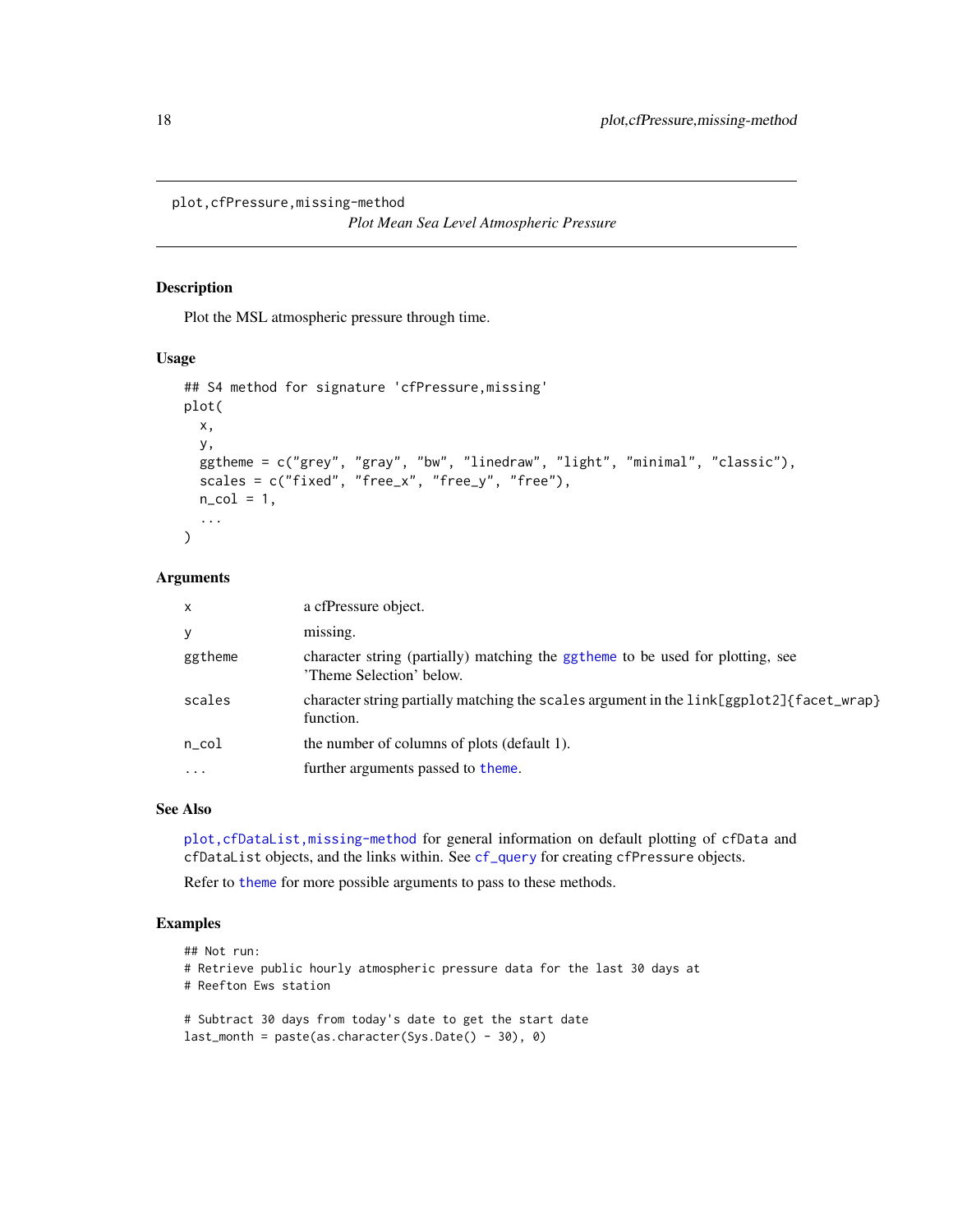```
reefton_pressure = cf_query(cf_user(), cf_datatype(7, 1, 1), cf_station(),
                            start_date = last_month)
class(reefton_pressure) # cfPressure object
# Plot the atmospheric pressure data using the defaults
plot(reefton_pressure)
# Enlarge the text and add the observations as points
library(ggplot2) # for element_text() and geom_point()
plot(reefton_pressure, ggtheme = "bw", text = element_text(size = 16)) +
 geom\_point(size = 3, shape = 1)# Save the plot as a png to the current working directory
library(ggplot2) # for ggsave()
ggsave("my_pressure_plot.png")
## End(Not run)
```
plot,cfRain,missing-method

*Plot Rain Time series*

#### <span id="page-18-1"></span>Description

Plot the amount of rainfall (mm) through time, with optional available soil water capacity and runoff amounts (if applicable).

#### Usage

```
## S4 method for signature 'cfRain,missing'
plot(
  x,
  y,
  include_runoff = TRUE,
  ggtheme = c("grey", "gray", "bw", "linedraw", "light", "minimal", "classic"),
  scales = c("fixed", "free_x", "free_y", "free_y", "free",n_{col} = 1,
  ...
\lambda
```
#### Arguments

x a cfRain object.

y missing.

include\_runoff a logical indicating whether to plot the soil moisture deficit and runoff as well as the rainfall, if the data is available (default TRUE).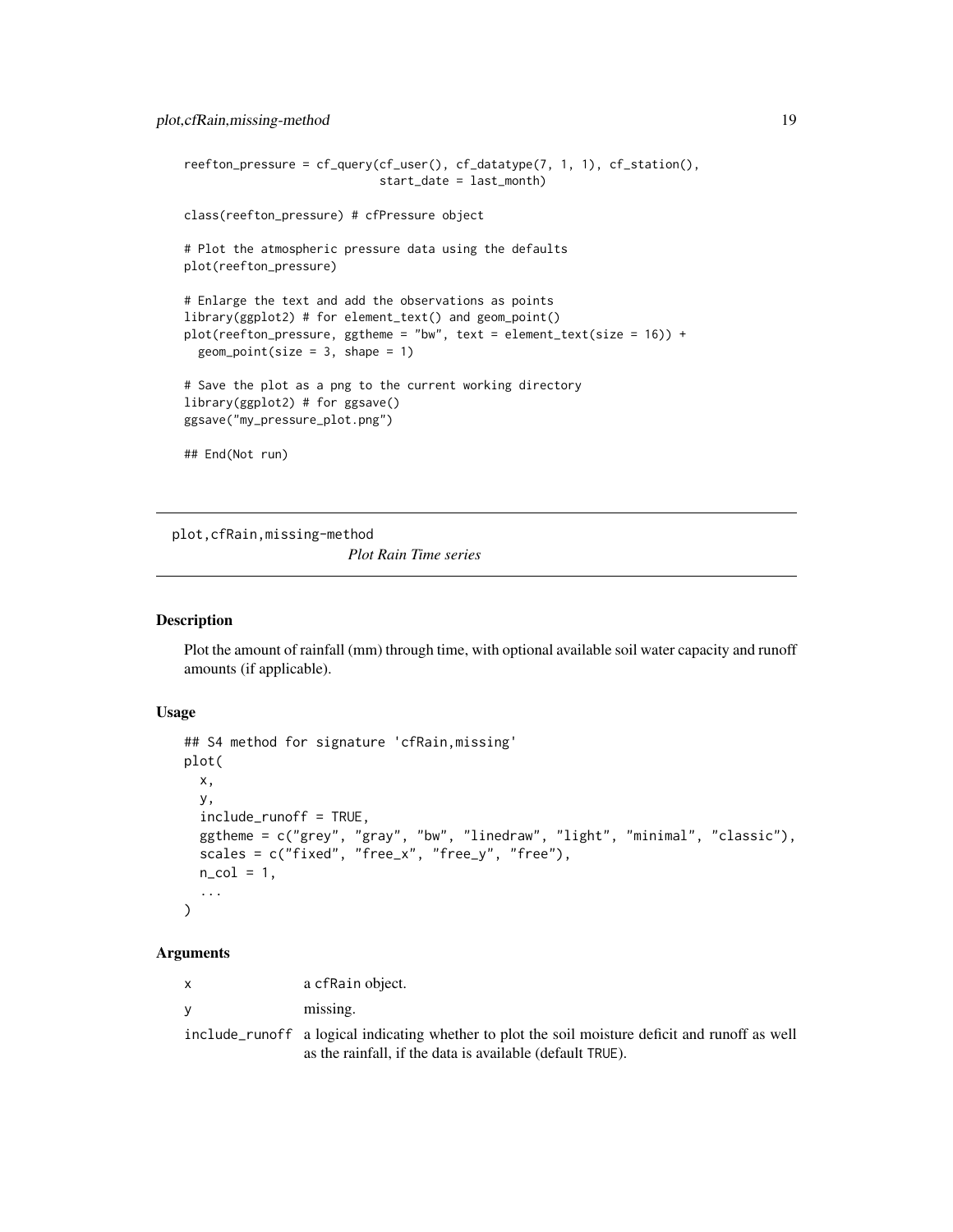<span id="page-19-0"></span>

| ggtheme   | character string (partially) matching the ggtheme to be used for plotting, see<br>'Theme Selection' below. |
|-----------|------------------------------------------------------------------------------------------------------------|
| scales    | character string partially matching the scales argument in the link[ggplot2]{facet_wrap}<br>function.      |
| n col     | the number of columns of plots (default 1).                                                                |
| $\ddotsc$ | further arguments passed to theme.                                                                         |

#### Details

When there is a rain event, the amount of runoff, if any, is dependent on how much capacity the soil has available for more water. If there is no available water capacity left in the soil then more rain will lead to a runoff event. If include\_runoff = TRUE, the available water capacity is plotted as negative values and the runoff as positive values to signify this negative relationship.

#### See Also

[plot,cfDataList,missing-method](#page-0-0) for general information on default plotting of cfData and cfDataList objects, and the links within. See [cf\\_query](#page-9-1) for creating cfRain objects.

Refer to [theme](#page-0-0) for more possible arguments to pass to these methods.

#### Examples

```
## Not run:
# Retrieve public rain data for a month from CliFlo (at Reefton Ews station)
reefton_rain = cf_query(cf_user(), cf_datatype(3, 1, 1), cf_station(),
                        start_date = "2012-08-01-00",
                        end_date = "2012-09-01-00")
class(reefton_rain) # cfRain object
# Plot the rain data using the defaults
plot(reefton_rain)
# Change the ggtheme and enlarge the text
library(ggplot2) # for element_text()
plot(reefton_rain, ggtheme = "bw", text = element_text(size = 16))
# Save the plot as a png to the current working directory
library(ggplot2) # for ggsave()
ggsave("my_rain_plot.png")
## End(Not run)
```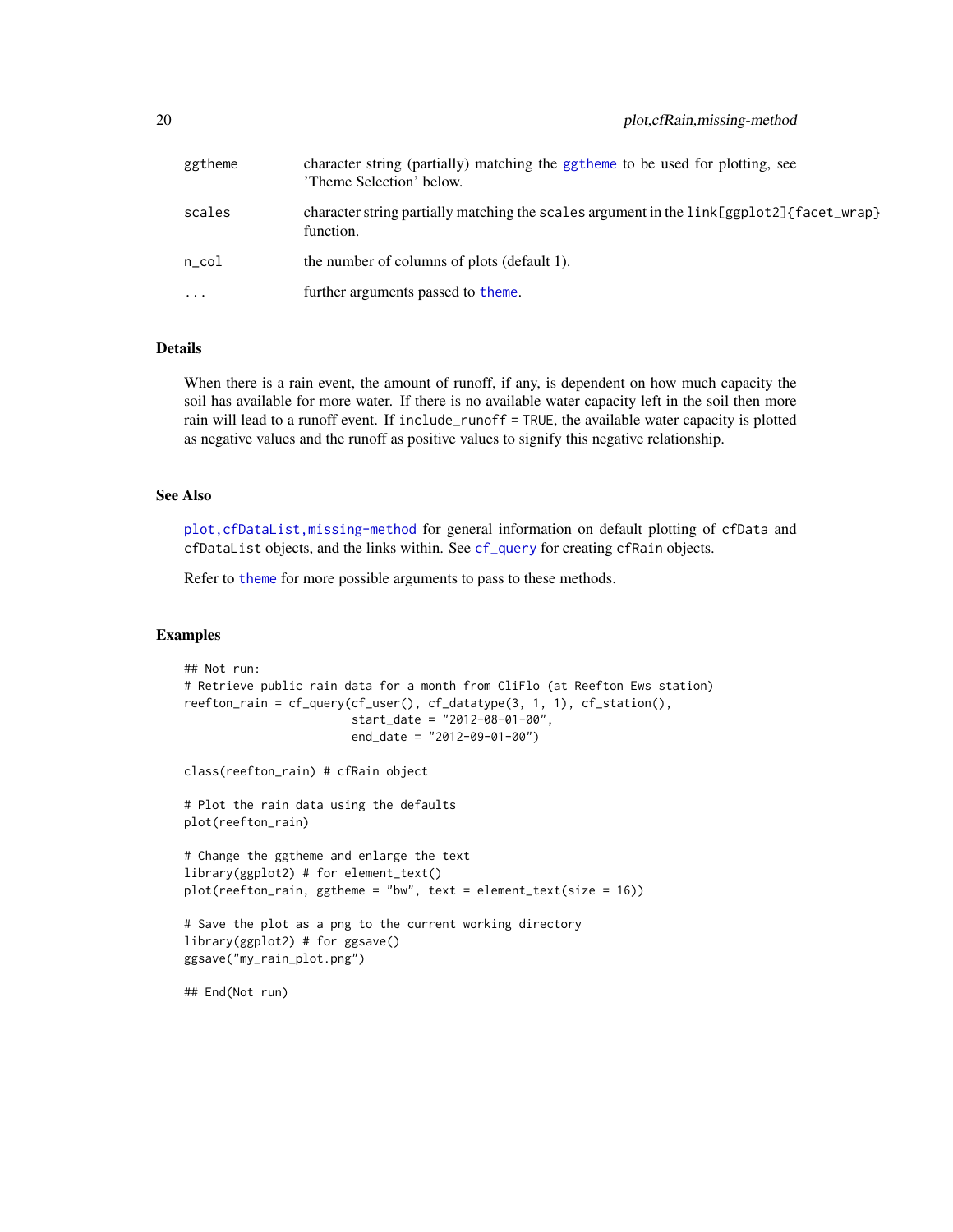<span id="page-20-0"></span>plot,cfScreenObs,missing-method *Plot Screen Observations*

#### <span id="page-20-1"></span>Description

Plot temperature data from screen observations (degrees celsius) through time.

#### Usage

```
## S4 method for signature 'cfScreenObs,missing'
plot(
  x,
 y,
  ggtheme = c("grey", "gray", "bw", "linedraw", "light", "minimal", "classic"),
  scales = c("fixed", "free_x", "free_y", "free",n_{col} = 1,
  ...
)
```
#### Arguments

| $\times$   | a cfScreenObs object.                                                                                      |
|------------|------------------------------------------------------------------------------------------------------------|
| y          | missing.                                                                                                   |
| ggtheme    | character string (partially) matching the ggtheme to be used for plotting, see<br>'Theme Selection' below. |
| scales     | character string partially matching the scales argument in the link[ggplot2]{facet_wrap}<br>function.      |
| $n\_{col}$ | the number of columns of plots (default 1).                                                                |
| $\ddotsc$  | further arguments passed to theme.                                                                         |
|            |                                                                                                            |

#### Details

Temperature data from screen observations include the air, and wet bulb, temperature at the time the measurement was taken (dry bulb and wet bulb respectively), and the dew point. The dew point is the air temperature at which dew starts to form. That is the temperature to which a given air parcel must be cooled at constant pressure and constant water vapour content in order for saturation to occur.

The resulting figure plots the dry bulb, wet bulb and dew point temperatures on the same scale, for each station.

#### References

[Screen Observation details.](https://cliflo.niwa.co.nz/pls/niwp/wh.do_help?id=ls_scr1)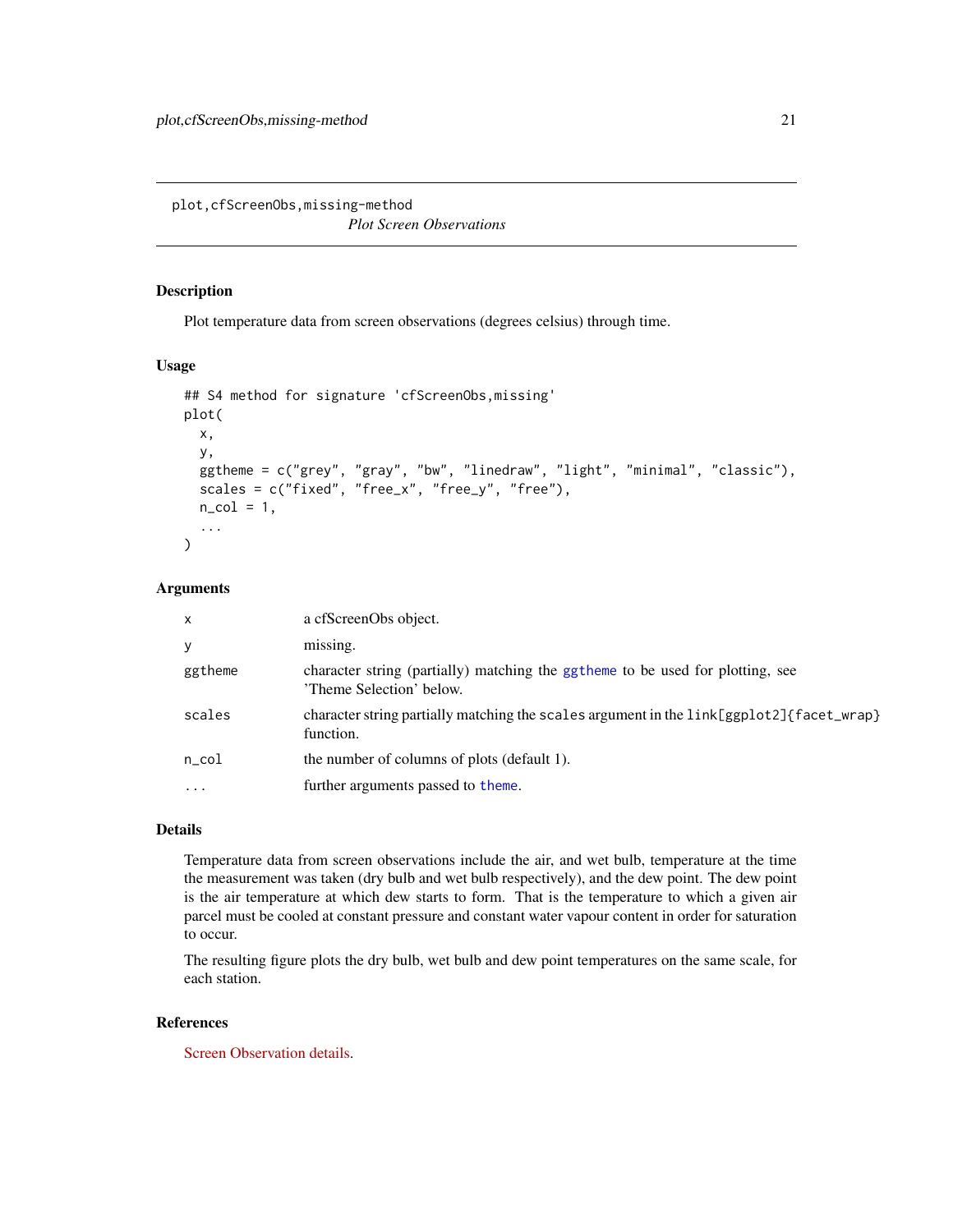#### See Also

[plot,cfDataList,missing-method](#page-0-0) for general information on default plotting of cfData and cfDataList objects, and the links within. See [cf\\_query](#page-9-1) for creating cfScreenObs objects.

Refer to [theme](#page-0-0) for more possible arguments to pass to these methods.

#### Examples

```
## Not run:
# Retrieve public temperature data from screen observations for the last week
# at Reefton Ews station
# Subtract 7 days from today's date to get the start date
last_week = paste(as.character(Sys.Date() - 7), 0)
reefton_screenobs = cf_query(cf_user(), cf_datatype(4, 1, 1), cf_station(),
                             start_date = last_week)
class(reefton_screenobs) # cfScreenObs object
# Plot the temperature data using the defaults
plot(reefton_screenobs)
# Enlarge the text and add the observations as points
library(ggplot2) # for element_text() and geom_point()
plot(reefton_screenobs, ggtheme = "bw", text = element_text(size = 16)) +
 geom\_point(size = 3, shape = 1)# Save the plot as a png to the current working directory
library(ggplot2) # for ggsave()
ggsave("my_screenobs_plot.png")
## End(Not run)
```
plot,cfSunshine,missing-method *Plot Sunshine Hours*

#### <span id="page-21-1"></span>Description

Plot the duration of accumulated bright sunshine hours through time.

#### Usage

```
## S4 method for signature 'cfSunshine,missing'
plot(
 x,
 y,
 ggtheme = c("grey", "gray", "bw", "linedraw", "light", "minimal", "classic"),
```
<span id="page-21-0"></span>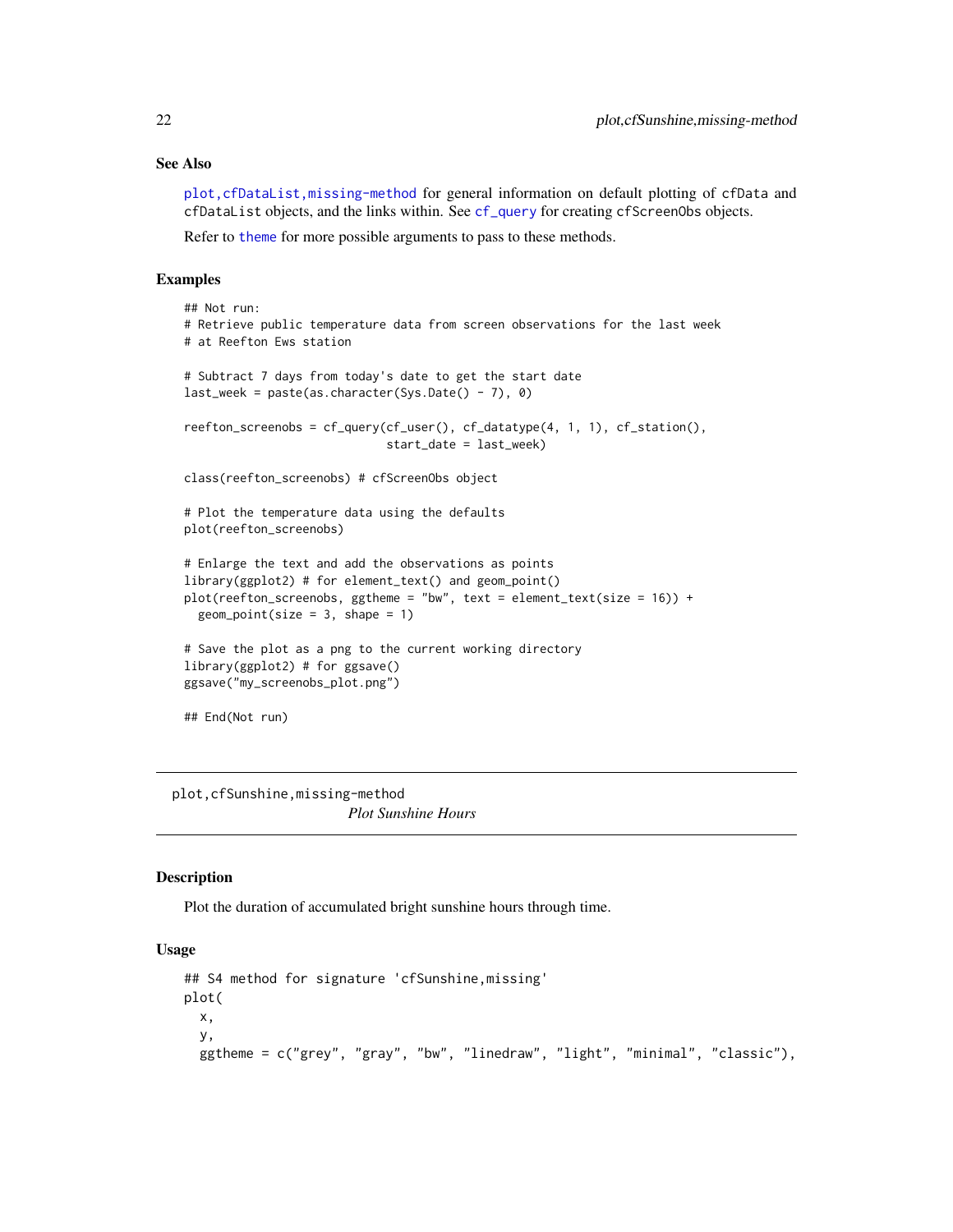```
scales = c("fixed", "free_x", "free_y", "free",n_{col} = 1,
...
```
#### Arguments

 $\lambda$ 

| $\times$   | a cfSunshine object.                                                                                       |
|------------|------------------------------------------------------------------------------------------------------------|
| y          | missing.                                                                                                   |
| ggtheme    | character string (partially) matching the ggtheme to be used for plotting, see<br>'Theme Selection' below. |
| scales     | character string partially matching the scales argument in the link[ggplot2]{facet_wrap}<br>function.      |
| $n\_{col}$ | the number of columns of plots (default 1).                                                                |
| $\cdots$   | further arguments passed to theme.                                                                         |

#### See Also

[plot,cfDataList,missing-method](#page-0-0) for general information on default plotting of cfData and cfDataList objects, and the links within. See [cf\\_query](#page-9-1) for creating cfSunshine objects.

Refer to [theme](#page-0-0) for more possible arguments to pass to these methods.

#### Examples

```
## Not run:
# Retrieve public hourly sunshine data for the last 7 days at Reefton Ews
# station
# Subtract 7 days from today's date to get the start date
last_week = paste(as.character(Sys.Date() - 7), 0)
reefton_sun = cf_query(cf_user(), cf_datatype(5, 1, 2), cf_station(),
                       start_date = last_week)
class(reefton_sun) # cfSunshine object
# Plot the temperature data using the defaults
plot(reefton_sun)
# Enlarge the text and add the observations as points
library(ggplot2) # for element_text() and geom_point()
plot(reefton_sum, ggheme = "bw", text = element_test(size = 16)) +geom\_point(size = 3, shape = 1)# Save the plot as a png to the current working directory
library(ggplot2) # for ggsave()
ggsave("my_sunshine_plot.png")
## End(Not run)
```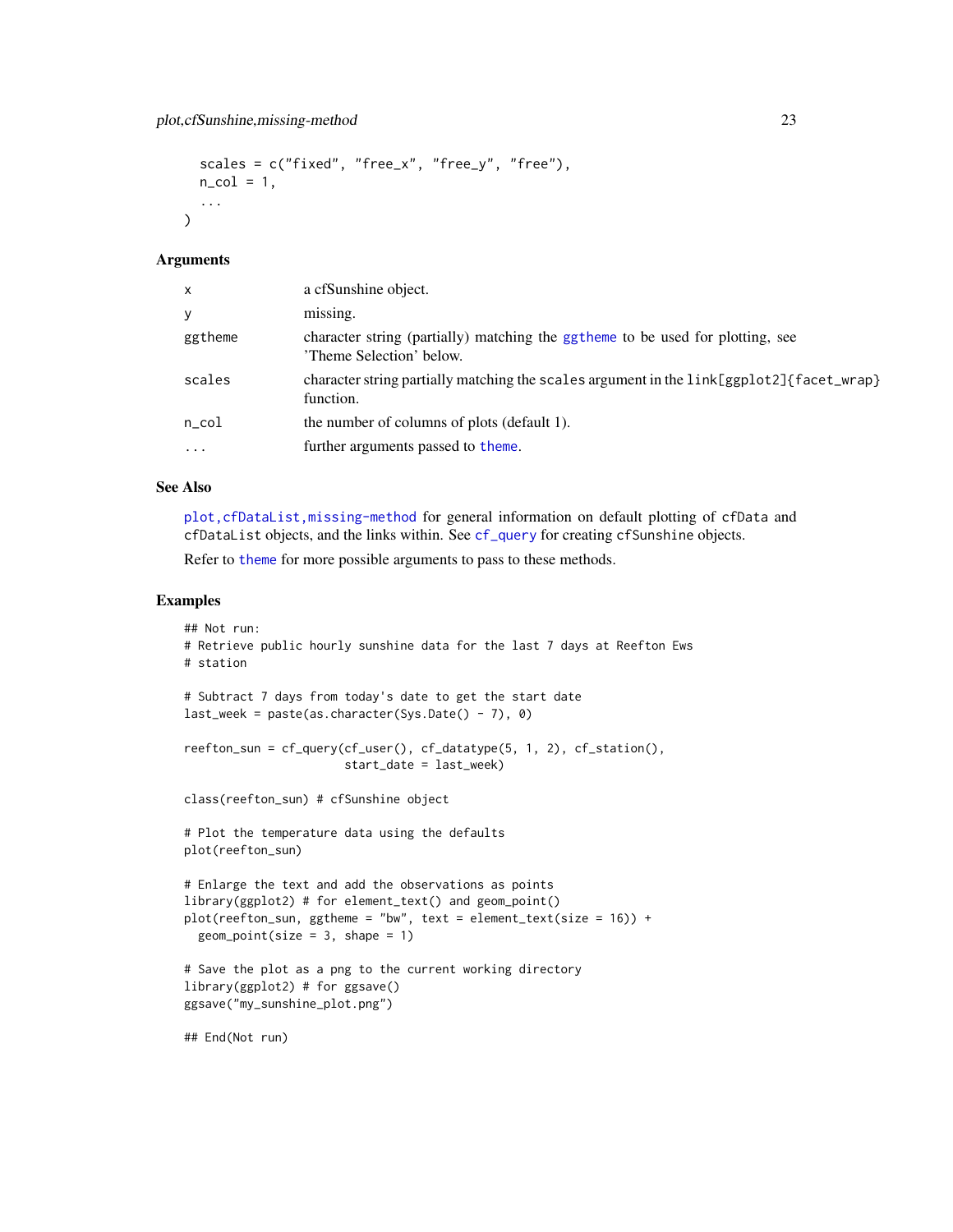<span id="page-23-0"></span>plot,cfTemp,missing-method

*Plot Temperature Range*

#### <span id="page-23-1"></span>Description

Plot minimum and maximum temperature data for a given period (degrees celsius) through time, for each chosen CliFlo station.

#### Usage

```
## S4 method for signature 'cfTemp,missing'
plot(
  x,
  y,
  ggtheme = c("grey", "gray", "bw", "linedraw", "light", "minimal", "classic"),
 scales = c("fixed", "free_x", "free_y", "free"),
 n_{col} = 1,
  ...
\mathcal{L}
```
#### Arguments

| $\times$   | a cfTemp object.                                                                                           |
|------------|------------------------------------------------------------------------------------------------------------|
| У          | missing.                                                                                                   |
| ggtheme    | character string (partially) matching the ggtheme to be used for plotting, see<br>'Theme Selection' below. |
| scales     | character string partially matching the scales argument in the link[ggplot2]{facet_wrap}<br>function.      |
| $n\_{col}$ | the number of columns of plots (default 1).                                                                |
| $\cdots$   | further arguments passed to theme.                                                                         |

#### Details

This plotting method shows the temperature extremes as a grey region on the plot, with a black line indicating the average temperature (if available).

#### See Also

[plot,cfDataList,missing-method](#page-0-0) for general information on default plotting of cfData and cfDataList objects, and the links within. See [cf\\_query](#page-9-1) for creating cfTemp objects.

Refer to [theme](#page-0-0) for more possible arguments to pass to these methods.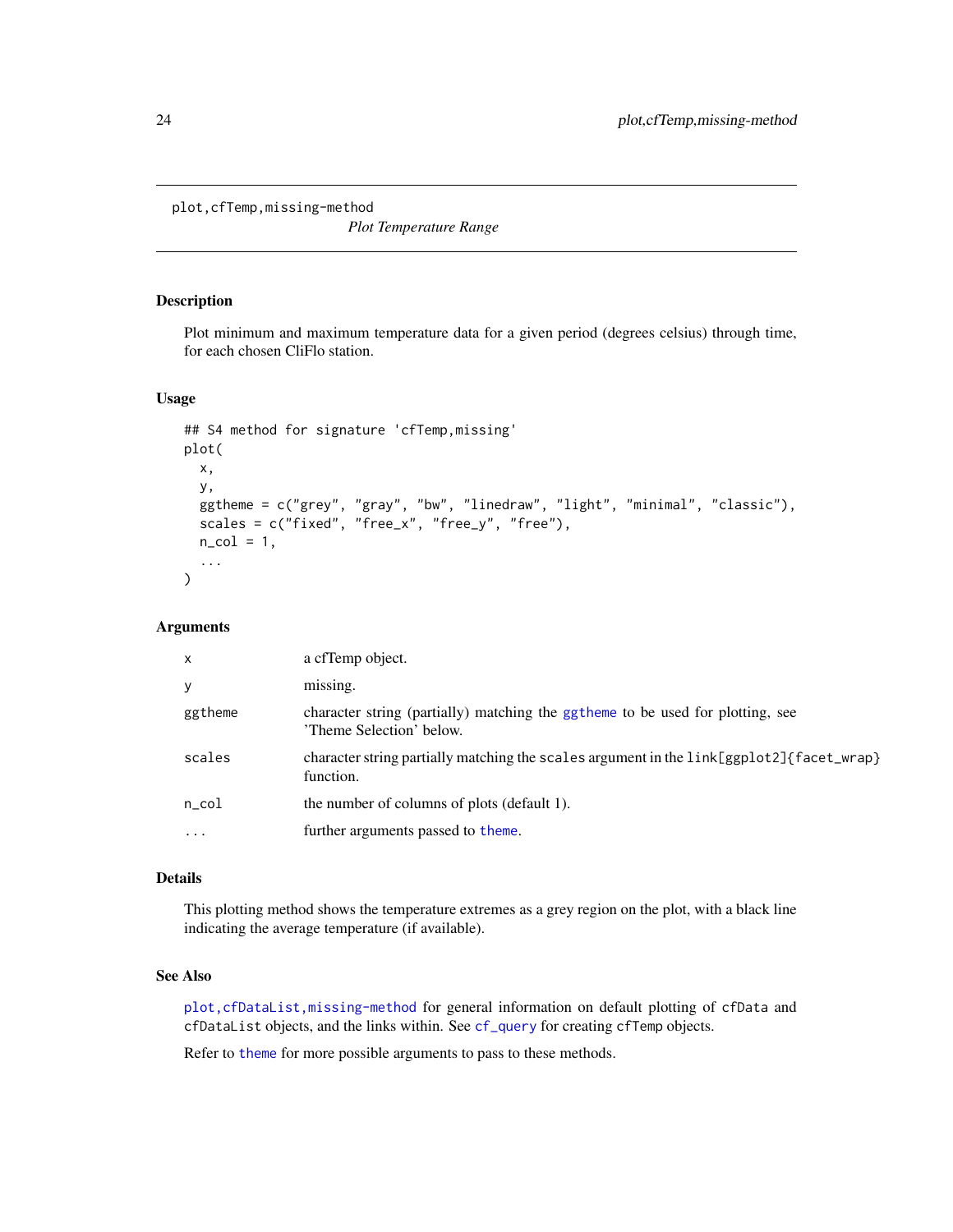#### <span id="page-24-0"></span>plot,cfWind,missing-method 25

#### Examples

```
## Not run:
# Retrieve public hourly minimum and maximum temperature data for the last
week at Reefton Ews station
# Subtract 7 days from today's date to get the start date
last\_week = paste(as.character(Sys.Date() - 7), 0)reefton_temp = cf_query(cf_user(), cf_datatype(4, 2, 2), cf_station(),
                        start_date = last_week)
class(reefton_temp) # cfTemp object
# Plot the temperature data using the defaults
plot(reefton_temp)
# Enlarge the text and add the observations as points
library(ggplot2) # for element_text() and geom_point()
plot(reefton_temp, ggtheme = "bw", text = element_text(size = 16)) +geom\_point(size = 3, shape = 1)# Save the plot as a png to the current working directory
library(ggplot2) # for ggsave()
ggsave("my_temperature_plot.png")
## End(Not run)
```
plot,cfWind,missing-method *Plot Clifro Wind Objects*

#### <span id="page-24-1"></span>Description

Various plot methods for exploring wind speed and direction patterns for given CliFlo stations.

#### Usage

```
## S4 method for signature 'cfWind,missing'
plot(
  x,
  y,
  n_directions = 12,
  n_speeds = 5,
  speed_cuts = NULL,
  col\_pal = "GnBu",ggtheme = c("grey", "gray", "bw", "linedraw", "light", "minimal", "classic"),
  n_{col} = 1,
  ...
```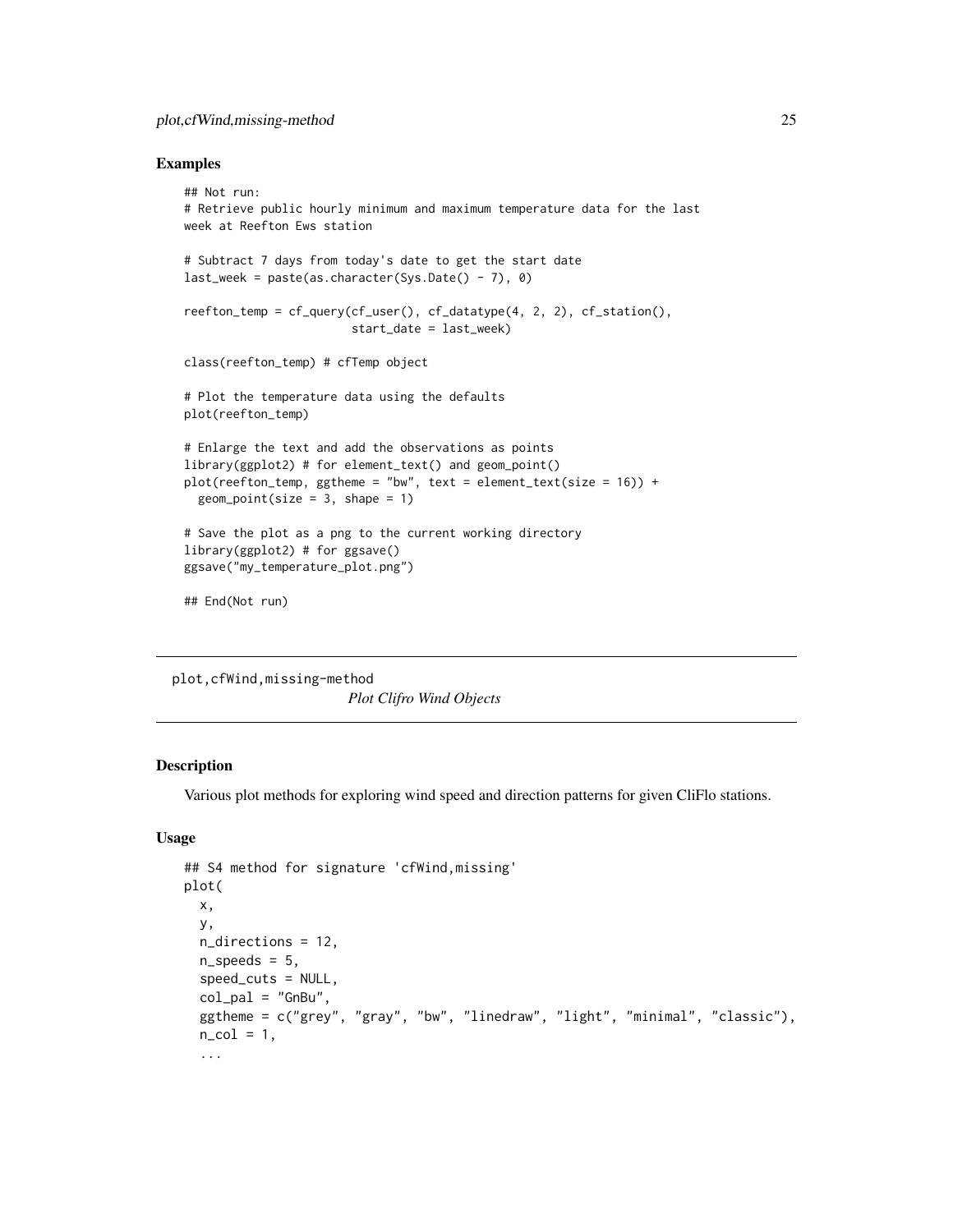```
## S4 method for signature 'cfWind,missing'
direction_plot(
 x,
 y,
 ggtheme = c("grey", "gray", "bw", "linedraw", "light", "minimal", "classic"),
 contours = 10,
 n_{col} = 1,
  ...
\mathcal{L}## S4 method for signature 'cfDataList,missing'
direction_plot(x, y, ...)
## S4 method for signature 'cfDataList,numeric'
direction_plot(x, y, ...)
## S4 method for signature 'cfWind,missing'
speed_plot(
 x,
 y,
  ggtheme = c("grey", "gray", "bw", "linedraw", "light", "minimal", "classic"),
 scales = c("fixed", "free_x", "free_y", "free",n_{col} = 1,
  ...
\mathcal{L}## S4 method for signature 'cfDataList,missing'
speed_plot(x, y, ...)
## S4 method for signature 'cfDataList,numeric'
speed\_plot(x, y, ...)
```
#### Arguments

| $\times$     | a cfWind or cfDataList object.                                                                                                   |
|--------------|----------------------------------------------------------------------------------------------------------------------------------|
| y            | missing if x is a .cf Wind object, otherwise a number indicating the data frame to<br>plot in the cfDataList (defaults to 1).    |
| n_directions | the number of direction bins to plot (petals on the rose). The number of direc-<br>tions defaults to 12.                         |
| n_speeds     | the number of equally spaced wind speed bins to plot. This is used if spd_cuts<br>is $NA$ (default 5).                           |
| speed_cuts   | numeric vector containing the cut points for the wind speed intervals, or NA<br>(default).                                       |
| $col$ $pal$  | character string indicating the name of the RColorBrewer colour palette to be<br>used for plotting, see 'Theme Selection' below. |

 $\mathcal{L}$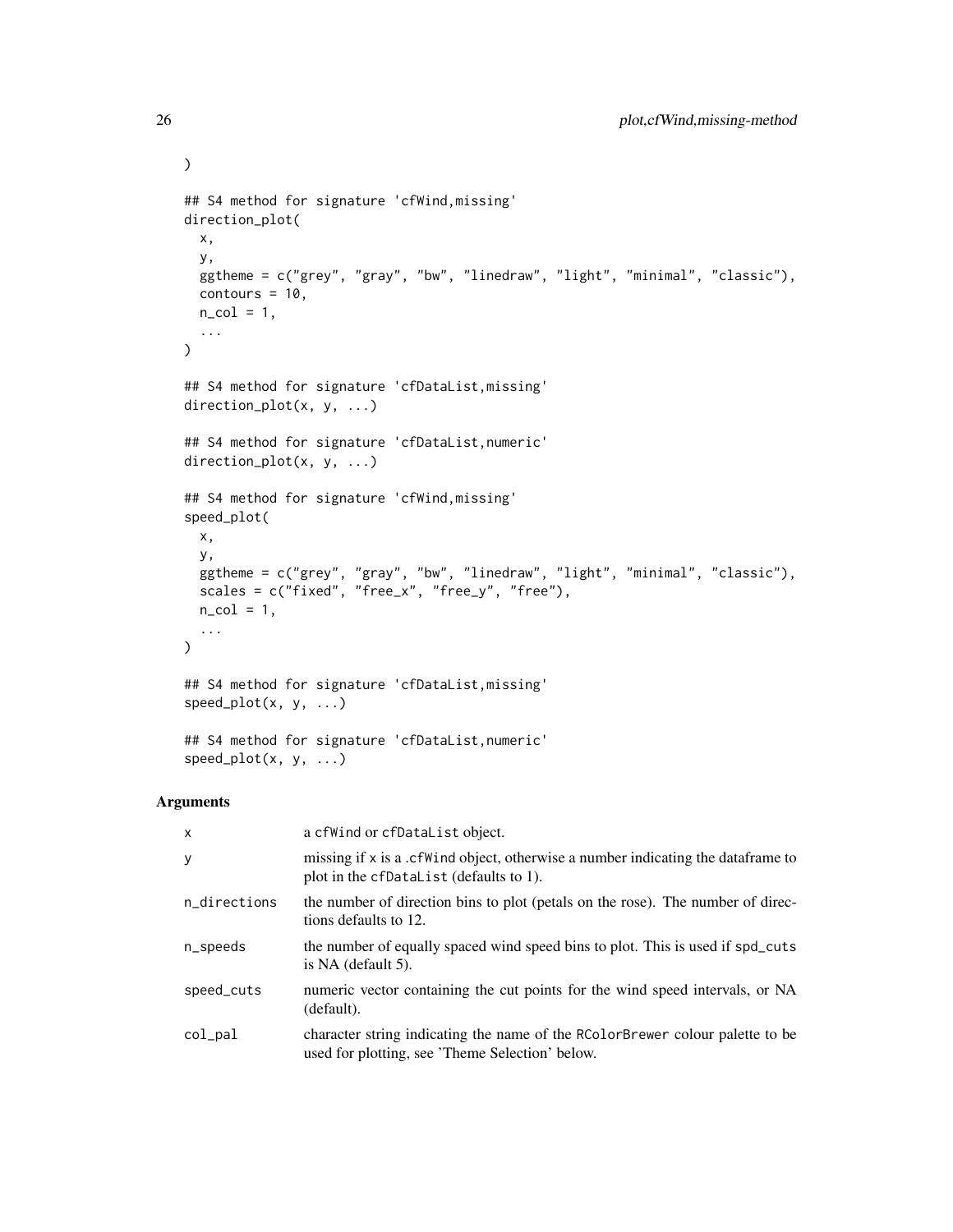<span id="page-26-0"></span>

| ggtheme    | character string (partially) matching the ggtheme to be used for plotting, see<br>'Theme Selection' below. |
|------------|------------------------------------------------------------------------------------------------------------|
| $n\_{col}$ | the number of columns of plots (default 1).                                                                |
| $\cdots$   | further arguments passed to theme.                                                                         |
| contours   | the number of contour lines to draw (default 10).                                                          |
| scales     | character string partially matching the scales argument in the link[ggplot2]{facet_wrap}<br>function.      |

#### **Details**

If x is a cfDataList, by default the first datatype will be plotted unless y is supplied.

#### Theme Selection

For black and white windroses that may be preferred if plots are to be used in journal articles for example, recommended ggthemes are 'bw', 'linedraw', 'minimal' or 'classic' and the col\_pal should be 'Greys'. Otherwise, any of the sequential RColorBrewer colour palettes are recommended for colour plots.

#### Note

If x is a cfDataList object and y refers to a **clifro** dataframe that is not a cfWind object then it will be passed to another method, if available.

The default plot method plots a different windrose for each CliFlo station. The direction\_plot method plots wind direction contours through time to visualise temporal patterns in wind directions. The speed\_plot method plots the time series of wind speeds with a +/- standard deviation region (if applicable).

Given a value on the x-axis, the ends of the density function along the y-axis are not constrained to be equal for any of the derivatives for the direction\_plot method. That is, the contours at  $direction = 0$ , do not match the contours at direction  $= 360$ .

@seealso [plot,cfDataList,missing-method](#page-0-0) for general information on default plotting of cfData and cfDataList objects, and the links within. See [cf\\_query](#page-9-1) for creating cfWind objects or [windrose](#page-30-1) for plotting any wind data. Refer to [theme](#page-0-0) for more possible arguments to pass to these methods. summary, cfWind-method for summarising wind information at each CliFlo station.

#### Examples

```
## Not run:
# Retrieve maximum wind gust data at the Reefton Ews station from CliFlo
# (public data)
reefton_wind = cf_query(cf_user(), cf_datatype(2, 2, 1, 1), cf_station(),
                        start_date = "2012-01-01-00")
class(reefton_wind)
```
# Examples of the default plots --------------------------------------------

# Plot a windrose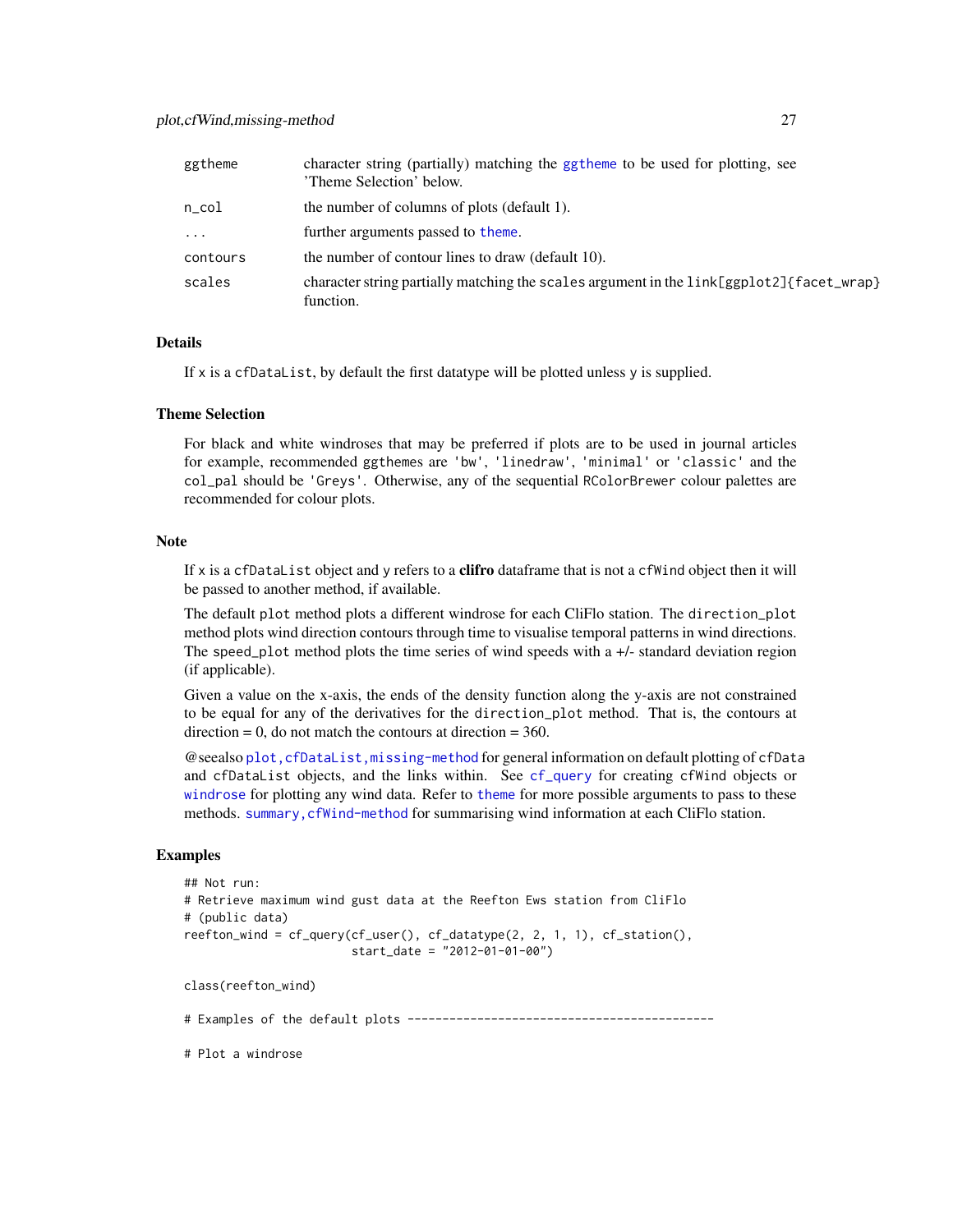```
# Plot the wind direction contours
direction_plot(reefton_wind)
# Plot the wind speed time-series
speed_plot(reefton_wind)
# Examples of changing the defaults ----------------------------------------
# Plot black and white windroses
plot(reefton_wind, ggtheme = "bw", col_pal = "Greys")
plot(reefton_wind, ggtheme = "linedraw", col_pal = "Greys")
plot(reefton_wind, ggtheme = "classic", col_pal = "Greys")
plot(reefton_wind, ggtheme = "minimal", col_pal = "Greys")
# Plot the wind directions using 20 contours and the ggtheme 'classic'
direction_plot(reefton_wind, ggtheme = "classic", contours = 20)
# Enlarge all the text to 18pt
library(ggplot2) # for element_text() and geom_point()
direction_plot(reefton_wind, ggtheme = "classic", contours = 20,
              text = element\_text(size = 18))# Include the actual observations in the plots
direction_plot(reefton_wind) + geom_point(alpha = .2, size = 3)
speed_plot(reefton_wind, ggtheme = "classic", text = element_text(size = 16)) +
 geom\_point(shape = 1, size = 3)# or equivalently using base graphics:
plot(reefton_wind$Date, reefton_wind$Speed, type = 'o',
     xlab = NA, ylab = "Daily max gust (m/s)", las = 1, main = "Reefton Ews")
# Example of plotting a cfDataList -----------------------------------------
# Collect both surface wind run and hourly surface wind observations from
# Reefton Ews
reefton_list = cf_query(cf_user(), cf_datatype(2, 1, 1:2, 1),
                       cf_station(), "2012-01-01 00", "2012-02-01 00")
reefton_list
class(reefton_list) #cfDataList
# Plot the first (default) dataframe
plot(reefton_list) # Error - no wind directions for wind run datatypes
# Try speed_plot instead
speed_plot(reefton_list)
# Plot the second dataframe in the cfDataList
plot(reefton_list, 2) # identical to plot(reefton_list[2])
speed_plot(reefton_list, 2) # identical to speed_plot(reefton_list[2])
direction_plot(reefton_list, 2) # identical to direction_plot(reefton_list[2])
```
plot(reefton\_wind)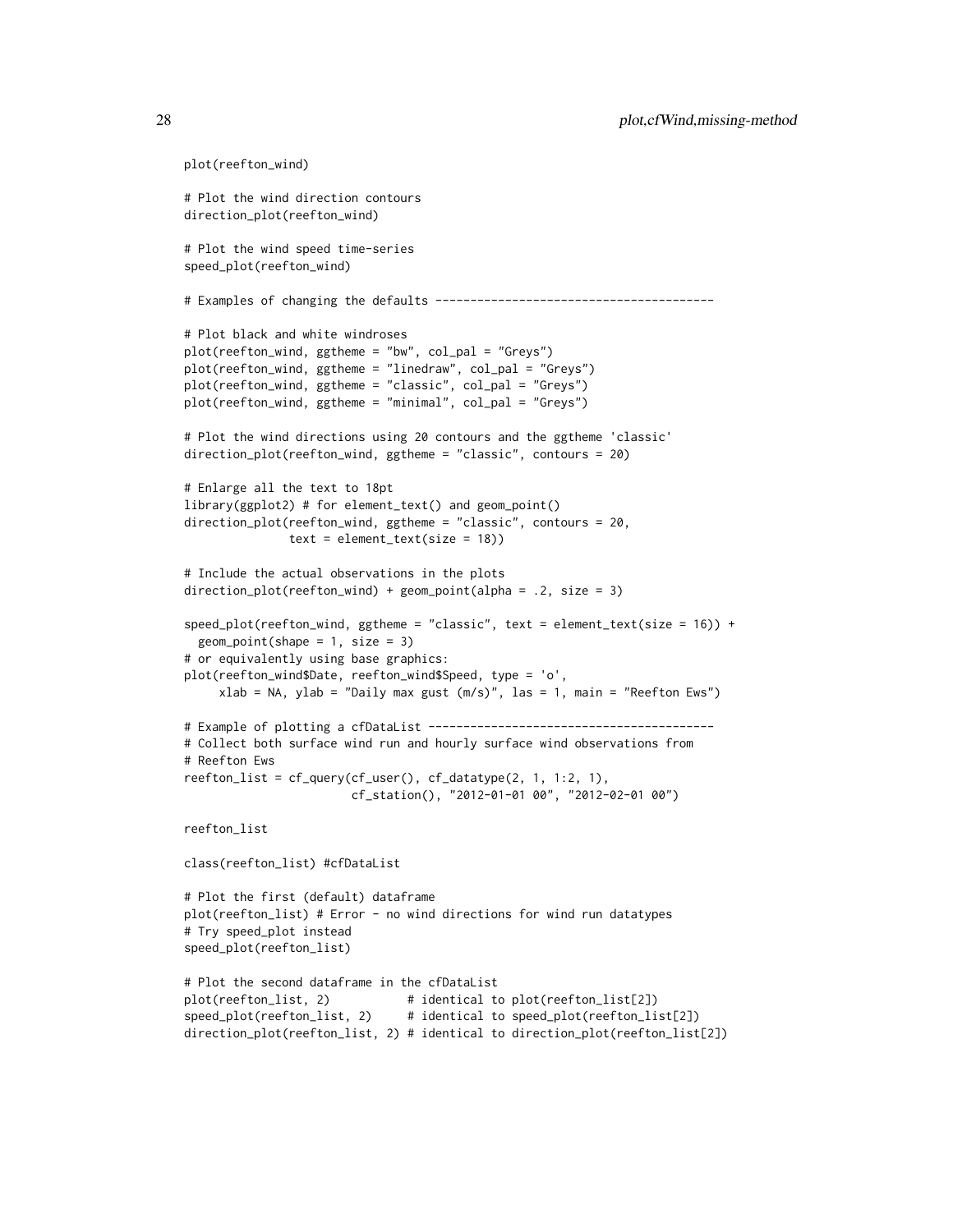#### <span id="page-28-0"></span>plot.cfDataList 29

```
# Save the ggplot externally -----------------------------------------------
# Save the plot as a png to the current working directory
library(ggplot2) # for ggsave()
ggsave("my_wind_plot.png")
## End(Not run)
```
plot.cfDataList *Default Clifro Plotting*

#### Description

Plot clifro data based on the datatype.

#### Usage

## S4 method for signature 'cfDataList,numeric' plot(x, y, ...) ## S4 method for signature 'cfDataList,missing'

 $plot(x, y, ...)$ 

```
## S4 method for signature 'cfOther,missing'
plot(x, y)
```
#### Arguments

| X            | a cfData or cfDataList object.                                                                                                                                                                                                                                                                                                                                                                                                                                                                                                              |
|--------------|---------------------------------------------------------------------------------------------------------------------------------------------------------------------------------------------------------------------------------------------------------------------------------------------------------------------------------------------------------------------------------------------------------------------------------------------------------------------------------------------------------------------------------------------|
| у            | missing for cfData objects, or a number representing the data frame to plot if x<br>is a cfDataList object.                                                                                                                                                                                                                                                                                                                                                                                                                                 |
| .            | arguments passed onto the different plotting methods.<br>These methods are intended to simplify the data visualisation and exploration of<br>CliFlo data. The type of plot is determined by the type of the data output from<br>a clifro query. All of these methods plot individual plots for each CliFlo station<br>(if there is more than one in the query). If x is a cfDataList, by default the first<br>data type will be plotted unless y is supplied.<br>The following table links the datatypes to the corresponding plot methods: |
| Datatype     | <b>Method</b>                                                                                                                                                                                                                                                                                                                                                                                                                                                                                                                               |
| Wind         | plot.cfWind for windrose, wind speed and direction contour plots                                                                                                                                                                                                                                                                                                                                                                                                                                                                            |
| Rain         | plot. cfRain for plotting rainfall (mm) through time                                                                                                                                                                                                                                                                                                                                                                                                                                                                                        |
| Screen Obs   | plot. cfScreen0bs for time series plots of air, wet bulb, and dew-point temperature plots                                                                                                                                                                                                                                                                                                                                                                                                                                                   |
| Max/Min Temp | plot. cfTemp for maximum, minimum and average temperature time series plots                                                                                                                                                                                                                                                                                                                                                                                                                                                                 |
| Earth Temp   | plot.cfEarthTemp for earth temperature time series plots                                                                                                                                                                                                                                                                                                                                                                                                                                                                                    |
| Sunshine     | plot.cfSunshine for accumulated, hourly or daily sunshine, time series plots                                                                                                                                                                                                                                                                                                                                                                                                                                                                |
| Pressure     | plot. cfPressure for mean sea level atmospheric pressure time series plots                                                                                                                                                                                                                                                                                                                                                                                                                                                                  |
| Other data   | No default plot methods                                                                                                                                                                                                                                                                                                                                                                                                                                                                                                                     |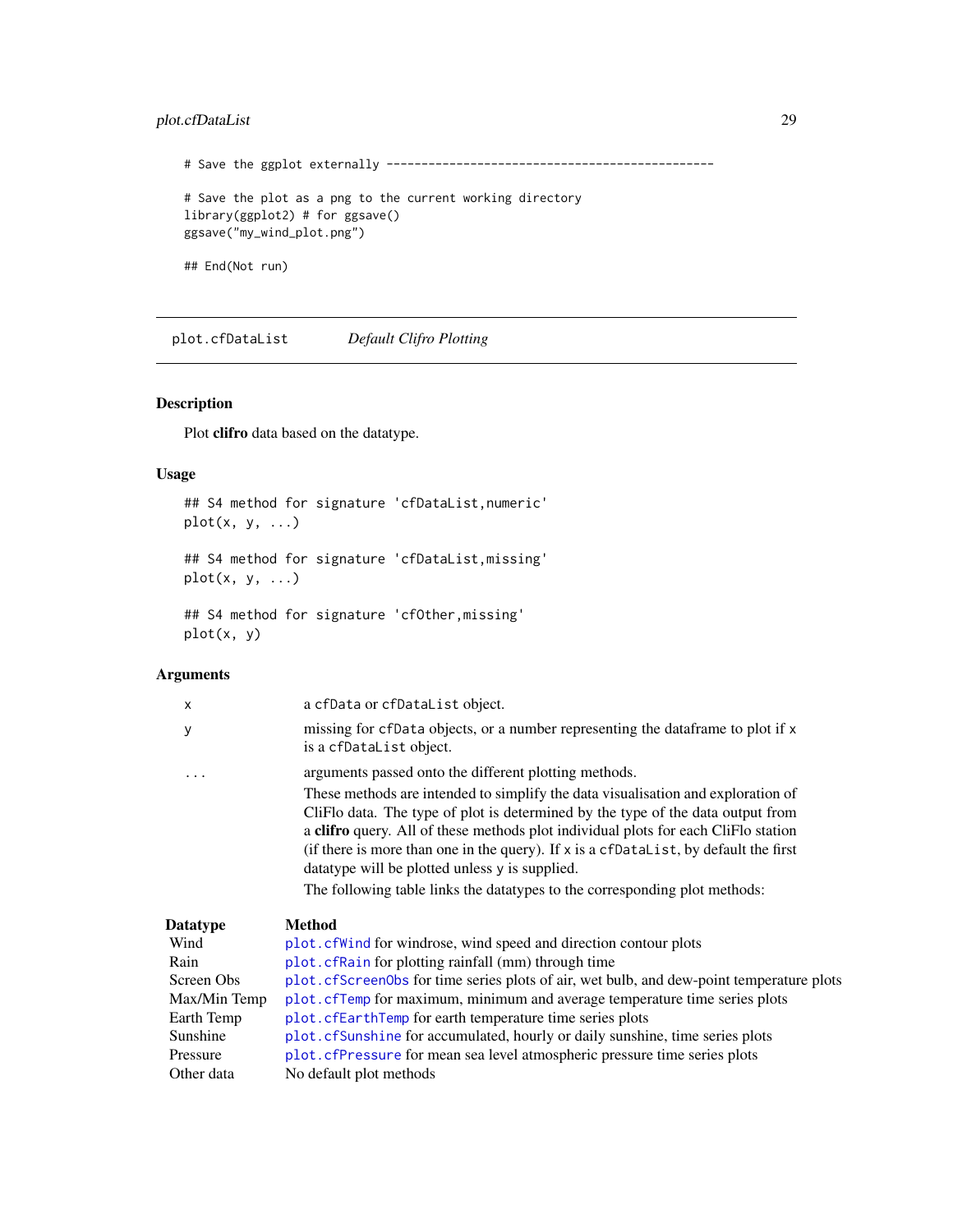#### <span id="page-29-0"></span>See Also

[cf\\_query](#page-9-1) to retrieve the CliFlo data and create cfData objects.

Refer to [theme](#page-0-0) for more possible arguments to pass to these methods.

summary,cfUser-method *Summarise User Information*

#### Description

Show the subscription status for the clifro user

#### Usage

```
## S4 method for signature 'cfUser'
summary(object)
```
#### Arguments

object an object of class cfUser.

summary,cfWind-method *Summarise Clifro Wind Data*

#### Description

This is a summary method for cfWind objects.

#### Usage

```
## S4 method for signature 'cfWind'
summary(object, calm_wind = 0)
```
#### Arguments

| object    | a cfWind object.                                                   |
|-----------|--------------------------------------------------------------------|
| calm_wind | a single number containing the wind speed that is considered calm. |

#### Details

A dataframe is returned containing the percentage of calm days (wind speed >= calm\_days), percentage of variable days (wind speed  $= 990$ ), and quantiles from the empirical cumulative distribution functions for each CliFlo station at which there is wind data.

#### See Also

[plot.cfWind](#page-24-1) for default plotting of clifro wind data, and [cf\\_query](#page-9-1) for creating cfWind objects.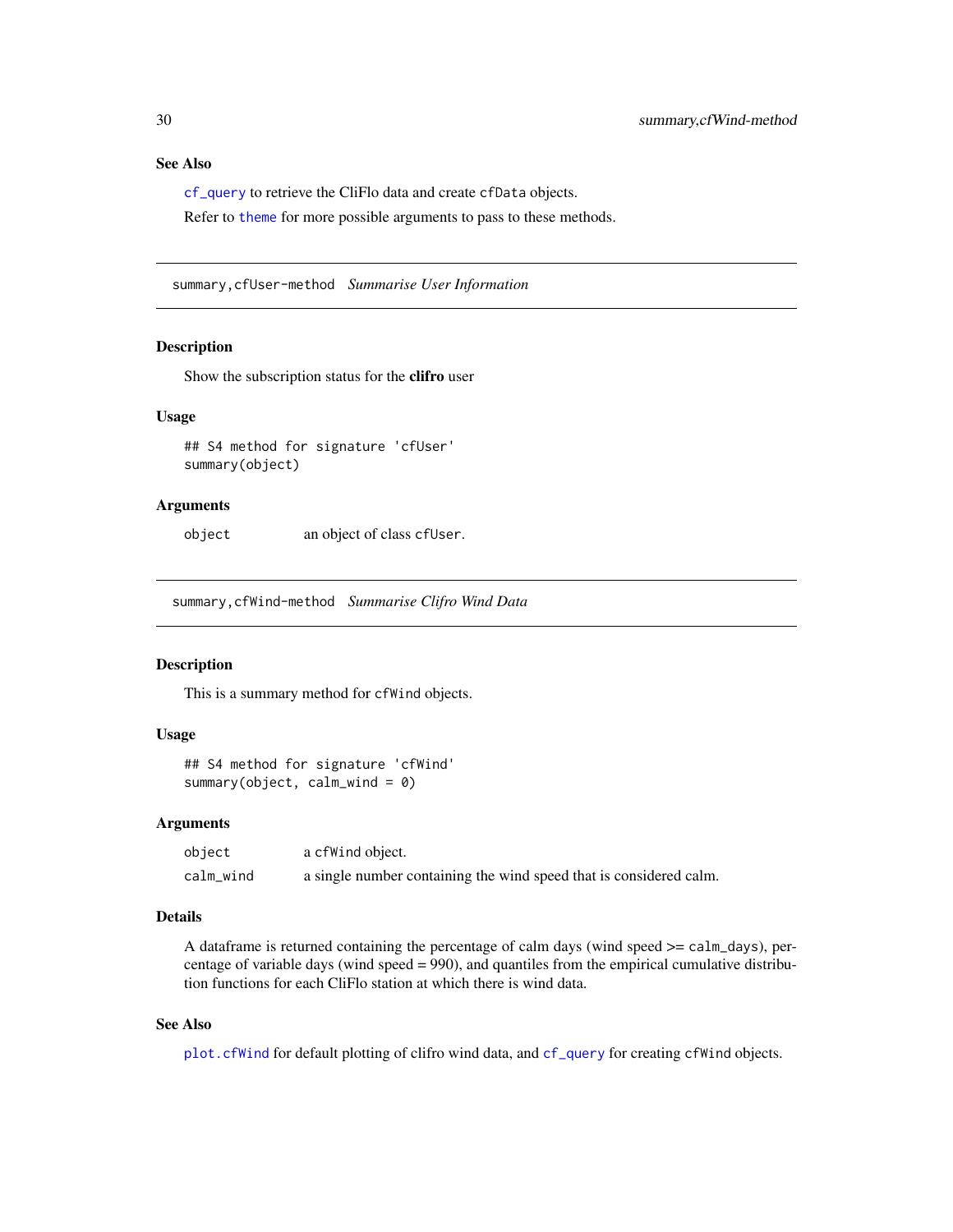#### <span id="page-30-0"></span>windrose 31

#### Examples

```
## Not run:
# Retrieve maximum wind gust data at the Reefton Ews station from CliFlo
# (public data)
reefton_wind = cf_query(cf_user(), cf_datatype(2, 2, 1, 1), cf_station(),
                        start_date = "2012-01-01-00")
class(reefton_wind) # cfWind object
# Summarise the information
summary(reefton_wind)
## End(Not run)
```
<span id="page-30-1"></span>

windrose *Plot a windrose*

#### Description

Plot a windrose showing the wind speed and direction for given facets using ggplot2.

#### Usage

```
windrose(
  speed,
 direction,
  facet,
  n_directions = 12,
  n_speeds = 5,
  speed_cuts = NA,
  col\_pal = "GnBu",ggtheme = c("grey", "gray", "bw", "linedraw", "light", "minimal", "classic"),
  legend_title = "Wind Speed",
  calm_wind = 0,
  variable_wind = 990,
 n_{col} = 1,
  ...
\mathcal{L}
```
#### Arguments

| speed        | numeric vector of wind speeds.                                                                           |
|--------------|----------------------------------------------------------------------------------------------------------|
| direction    | numeric vector of wind directions.                                                                       |
| facet        | character or factor vector of the facets used to plot the various windroses.                             |
| n_directions | the number of direction bins to plot (petals on the rose). The number of direc-<br>tions defaults to 12. |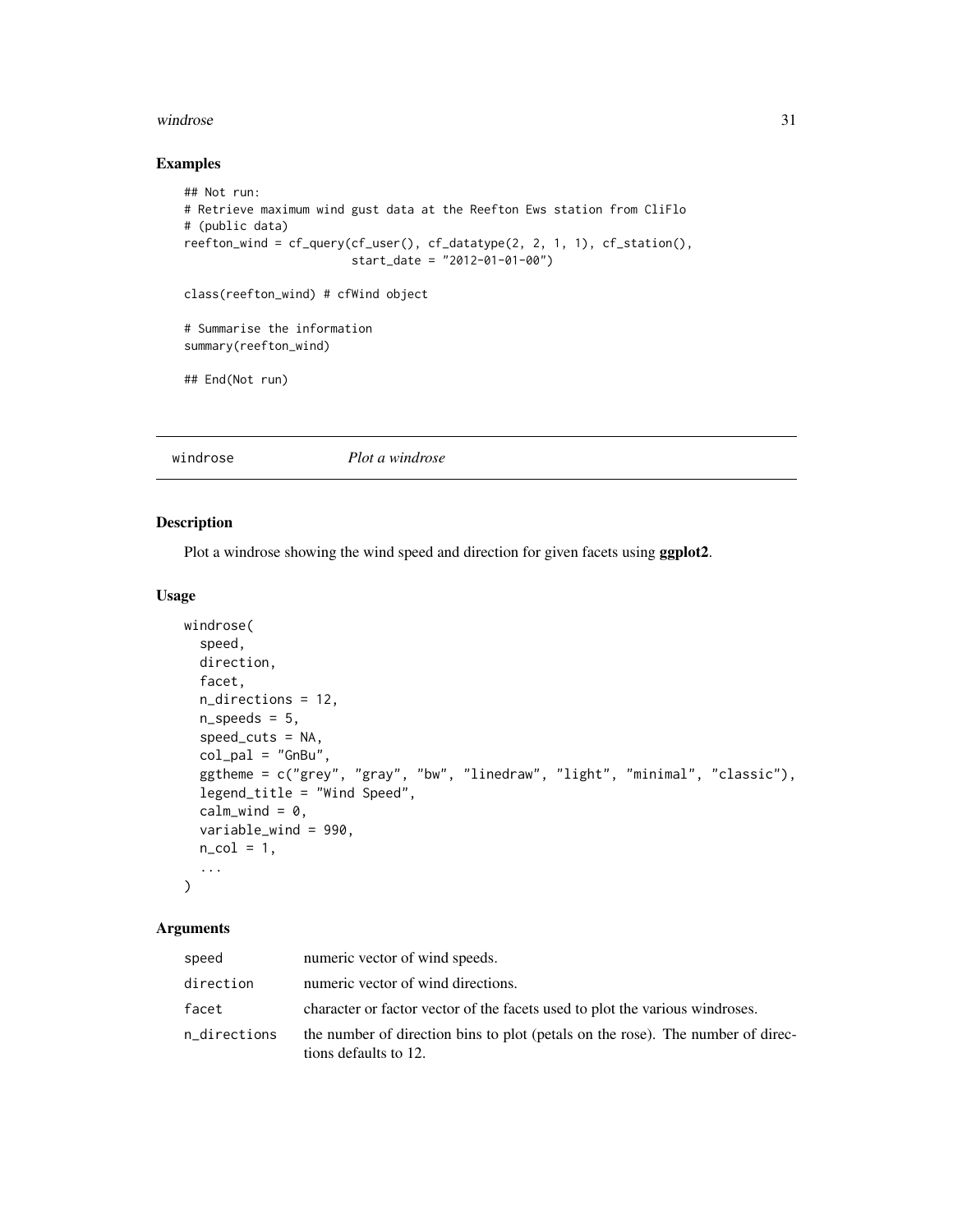<span id="page-31-0"></span>

| n_speeds      | the number of equally spaced wind speed bins to plot. This is used if speed_cuts<br>is NA (default 5).                           |
|---------------|----------------------------------------------------------------------------------------------------------------------------------|
| speed_cuts    | numeric vector containing the cut points for the wind speed intervals, or NA<br>(default).                                       |
| $col$ $pal$   | character string indicating the name of the RColorBrewer colour palette to be<br>used for plotting, see 'Theme Selection' below. |
| ggtheme       | character string (partially) matching the ggtheme to be used for plotting, see<br>'Theme Selection' below.                       |
| legend_title  | character string to be used for the legend title.                                                                                |
| calm_wind     | the upper limit for wind speed that is considered calm (default 0).                                                              |
| variable_wind | numeric code for variable winds (if applicable).                                                                                 |
| n_col         | The number of columns of plots (default 1).                                                                                      |
| $\cdots$      | further arguments passed to theme.                                                                                               |

#### Details

This is intended to be used as a stand-alone function for any wind dataset. A different windrose is plotted for each level of the faceting variable which is coerced to a factor if necessary. The facets will generally be the station where the data were collected, seasons or dates. Currently only one faceting variable is allowed and is passed to [facet\\_wrap](#page-0-0) with the formula ~facet.

#### Value

a ggplot object.

#### Theme Selection

For black and white windroses that may be preferred if plots are to be used in journal articles for example, recommended ggthemes are 'bw', 'linedraw', 'minimal' or 'classic' and the col\_pal should be 'Greys'. Otherwise, any of the sequential RColorBrewer colour palettes are recommended for colour plots.

#### See Also

[theme](#page-0-0) for more possible arguments to pass to windrose.

#### Examples

```
# Create some dummy wind data with predominant south to westerly winds, and
# occasional yet higher wind speeds from the NE (not too dissimilar to
# Auckland).
wind_df = data.frame(wind_speeds = c(rweibull(80, 2, 4), rweibull(20, 3, 9)),
                     wind_dirs = c(rnorm(80, 135, 55), rnorm(20, 315, 35)) %% 360,
```
station = rep(rep(c("Station A", "Station B"), 2),  $rep(c(40, 10), each = 2))$ 

```
# Plot a simple windrose using all the defaults, ignoring any facet variable
```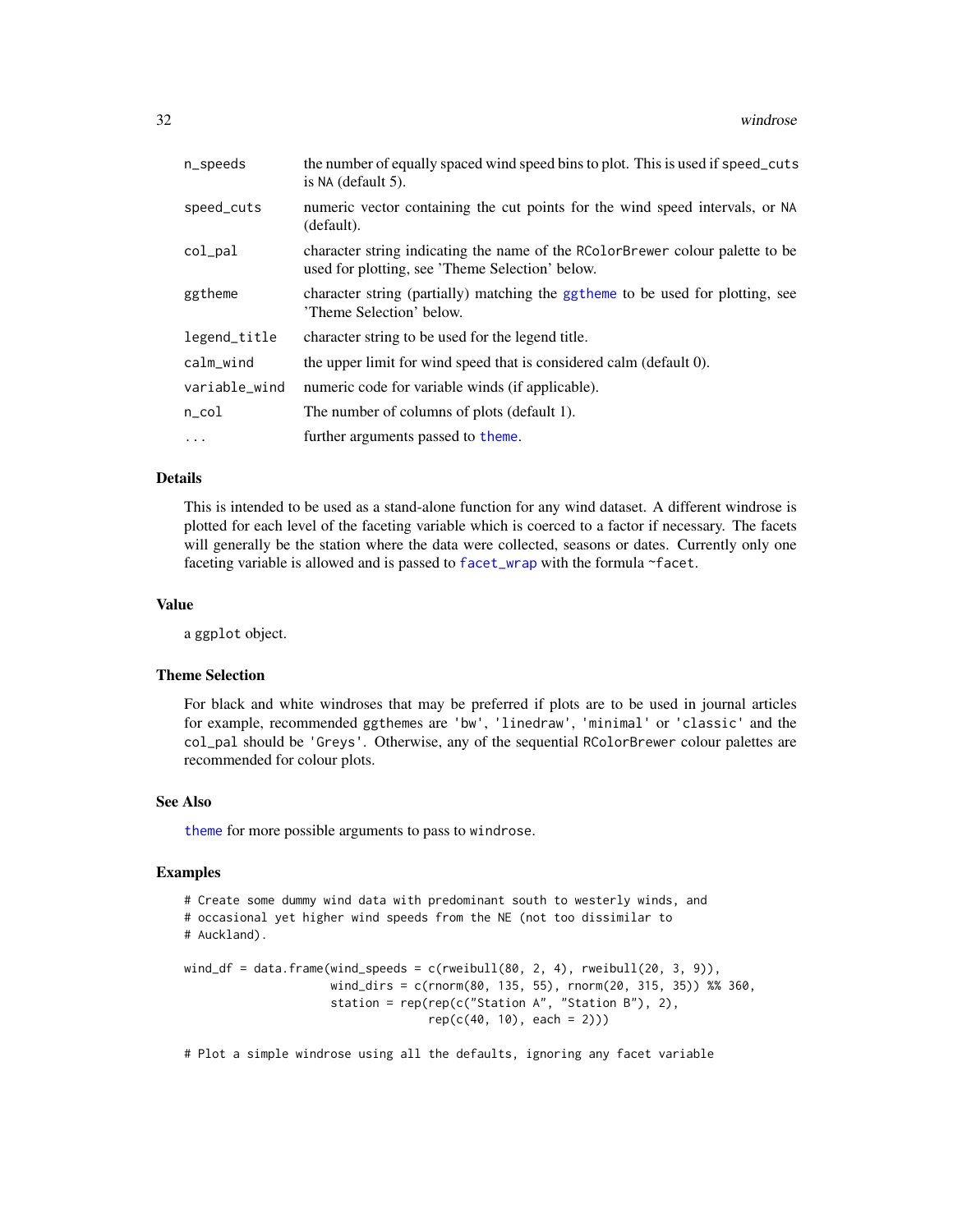```
with(wind_df, windrose(wind_speeds, wind_dirs))
# Create custom speed bins, add a legend title, and change to a B&W theme
with(wind_df, windrose(wind_speeds, wind_dirs,
                       speed\_cuts = c(3, 6, 9, 12),
                       legend\_title = "Wind Speed\n(m/s)",
                       legend.title.align = .5,
                       ggtheme = "bw",
                       col\_pal = "Greys"))# Note that underscore-separated arguments come from the windrose method, and
# period-separated arguments come from ggplot2::theme().
# Include a facet variable with one level
with(wind_df, windrose(wind_speeds, wind_dirs, "Artificial Auckland Wind"))
# Plot a windrose for each level of the facet variable (each station)
with(wind_df, windrose(wind_speeds, wind_dirs, station, n_col = 2))
## Not run:
# Save the plot as a png to the current working directory
library(ggplot2)
ggsave("my_windrose.png")
## End(Not run)
```
[[,dataFrame-method *Subsetting Methods for Clifro Objects*

#### **Description**

Operators acting on cfDataList, cfDatatype, cfStation, and dataFrame objects.

#### Usage

```
## S4 method for signature 'dataFrame'
x[[i]]
## S4 method for signature 'dataFrame,ANY,ANY,ANY'
x[i, j, drop]
## S4 method for signature 'dataFrame'
x$name
## S4 method for signature 'cfStation,ANY,ANY,ANY'
x[i, j, drop = TRUE]## S4 method for signature 'cfDataList,ANY,ANY,ANY'
```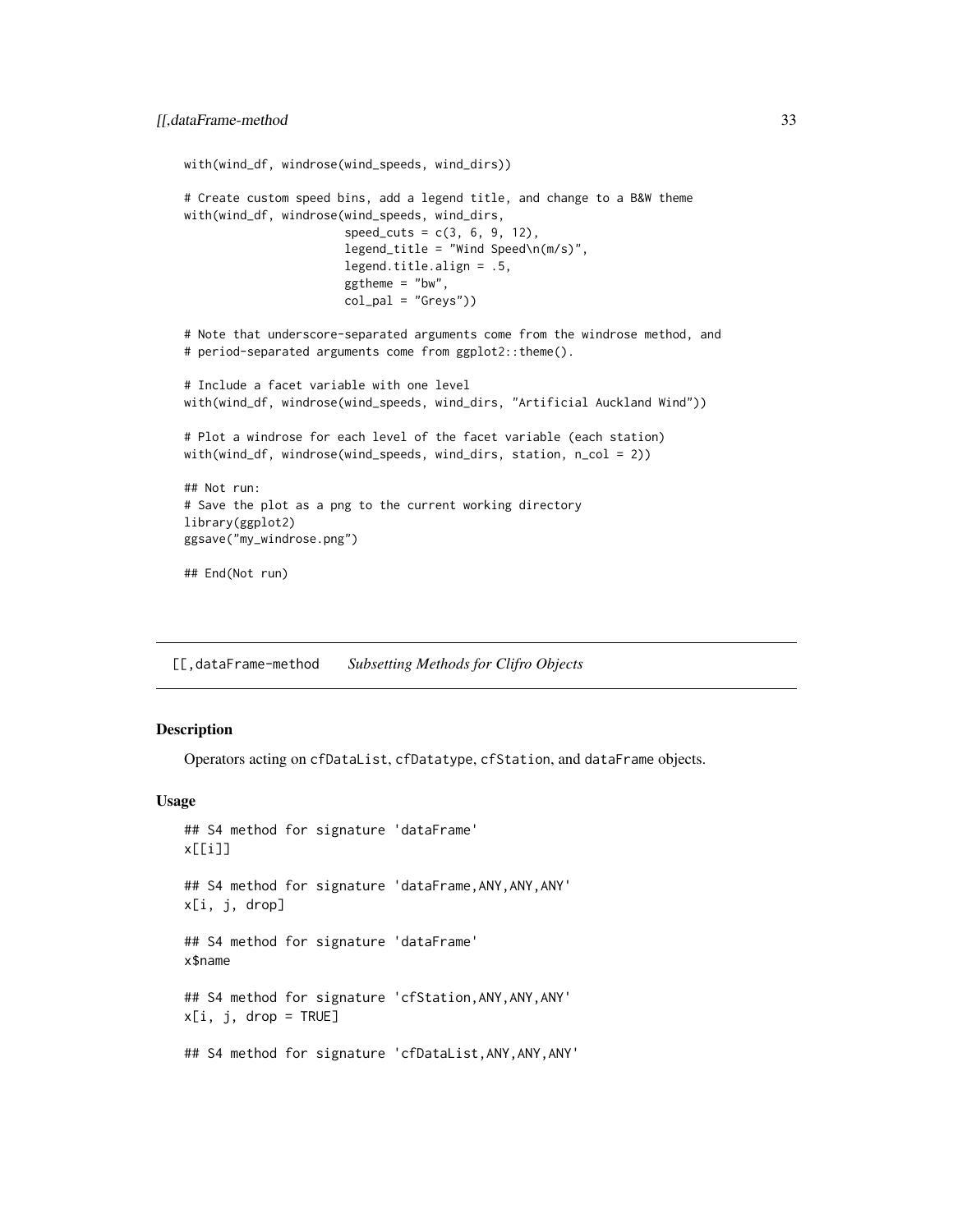```
x[i, j]
## S4 method for signature 'cfDataList'
x[[i]]
## S4 method for signature 'cfDatatype, ANY, missing, missing'
```
## Arguments

x[i, j, drop]

| X    | a clifro object                                                                                                                                                                    |
|------|------------------------------------------------------------------------------------------------------------------------------------------------------------------------------------|
| ı.   | indices specifying elements to extract. Indices are numeric or character vec-<br>tors or empty (missing) or NULL. Character vectors will be matched to the names<br>of the object. |
|      | indices specifying elements to extract. Indices are numeric or character vec-<br>tors or empty (missing) or NULL. Character vectors will be matched to the names<br>of the object. |
| drop | if TRUE, the result is coerced to the lowest possible dimension. See drop for<br>further details.                                                                                  |
| name | a literal character string. This is partially matched to the names of the object.                                                                                                  |

#### Details

These are methods for the generic operators for classes within clifro. They are intended to give the user the familiar functionality of subsetting data. frame objects.

<span id="page-33-0"></span>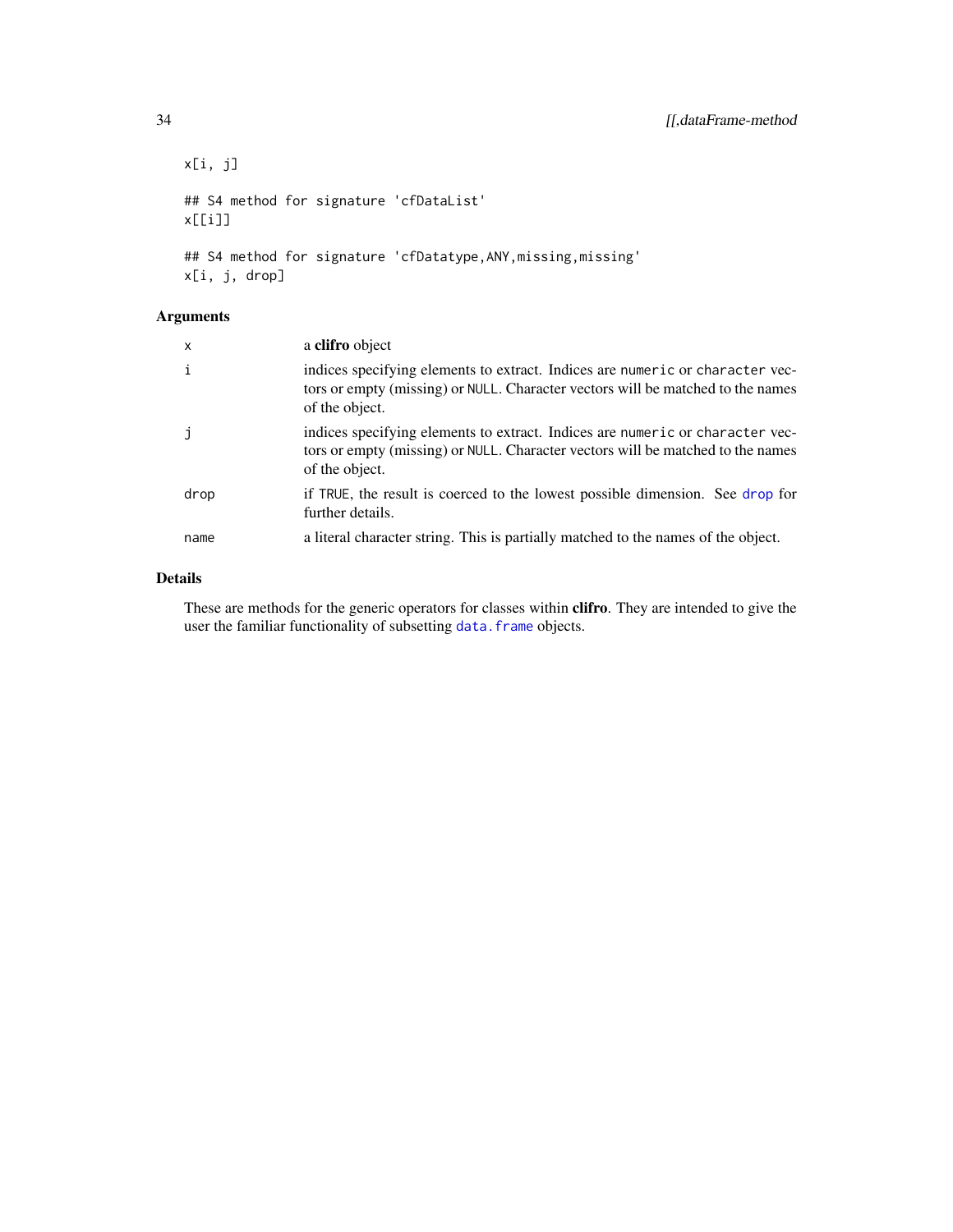# <span id="page-34-0"></span>**Index**

∗ package clifro, [14](#page-13-0) +,cfDatatype,cfDatatype-method *(*+,cfStation,cfStation-method*)*,  $\mathcal{D}$ +,cfStation,cfStation-method, [2](#page-1-0) [,cfDataList,ANY,ANY,ANY-method *(*[[,dataFrame-method*)*, [33](#page-32-0) [,cfDatatype,ANY,missing,missing *(*[[,dataFrame-method*)*, [33](#page-32-0) [,cfDatatype,ANY,missing,missing-method *(*[[,dataFrame-method*)*, [33](#page-32-0) [,cfStation,ANY,ANY,ANY-method *(*[[,dataFrame-method*)*, [33](#page-32-0) [,dataFrame,ANY,ANY,ANY-method *(*[[,dataFrame-method*)*, [33](#page-32-0) [[,cfDataList-method *(*[[,dataFrame-method*)*, [33](#page-32-0) [[,dataFrame-method, [33](#page-32-0) \$,dataFrame-method *(*[[,dataFrame-method*)*, [33](#page-32-0)

```
cf_curl_opts, 6
cf_datatype, 3, 11, 14
cf_datatype (cfDatatype-class), 3
cf_find_station, 5, 7, 13
cf_last_query, 9
cf_query, 10, 14, 16–18, 20, 22–24, 27, 30
cf_save_kml, 5, 8, 12
cf_station, 4, 8, 11, 13, 14, 16
cf_station (cfStation-class), 4
cf_user, 4, 11, 14
cf_user (cfUser-class), 5
cfDatatype, 3, 10, 11
cfDatatype (cfDatatype-class), 3
cfDatatype-class, 3
cfStation, 8, 10–13, 16
cfStation (cfStation-class), 4
cfStation-class, 4
cfUser, 10, 11
```
cfUser *(*cfUser-class*)*, [5](#page-4-0) cfUser-class, [5](#page-4-0) clifro, [14](#page-13-0) clifro-package *(*clifro*)*, [14](#page-13-0)

data.frame, *[34](#page-33-0)* dim,dataFrame-method *(*dimnames,dataFrame-method*)*, [16](#page-15-0) dimnames,dataFrame-method, [16](#page-15-0) direction\_plot *(*plot,cfWind,missing-method*)*, [25](#page-24-0) direction\_plot,cfDataList,missing-method *(*plot,cfWind,missing-method*)*, [25](#page-24-0) direction\_plot,cfDataList,numeric-method *(*plot,cfWind,missing-method*)*,  $25$ direction\_plot,cfWind,missing-method *(*plot,cfWind,missing-method*)*, [25](#page-24-0) drop, *[34](#page-33-0)* Extract *(*[[,dataFrame-method*)*, [33](#page-32-0) facet\_wrap, *[32](#page-31-0)* ggtheme, *[17,](#page-16-0) [18](#page-17-0)*, *[20,](#page-19-0) [21](#page-20-0)*, *[23,](#page-22-0) [24](#page-23-0)*, *[27](#page-26-0)*, *[32](#page-31-0)*

```
now, 11
```
plot,cfDataList,missing-method *(*plot.cfDataList*)*, [29](#page-28-0) plot,cfDataList,numeric-method *(*plot.cfDataList*)*, [29](#page-28-0) plot,cfEarthTemp,missing-method, [16](#page-15-0) plot,cfOther,missing-method *(*plot.cfDataList*)*, [29](#page-28-0) plot,cfPressure,missing-method, [18](#page-17-0) plot,cfRain,missing-method, [19](#page-18-0) plot,cfScreenObs,missing-method, [21](#page-20-0)